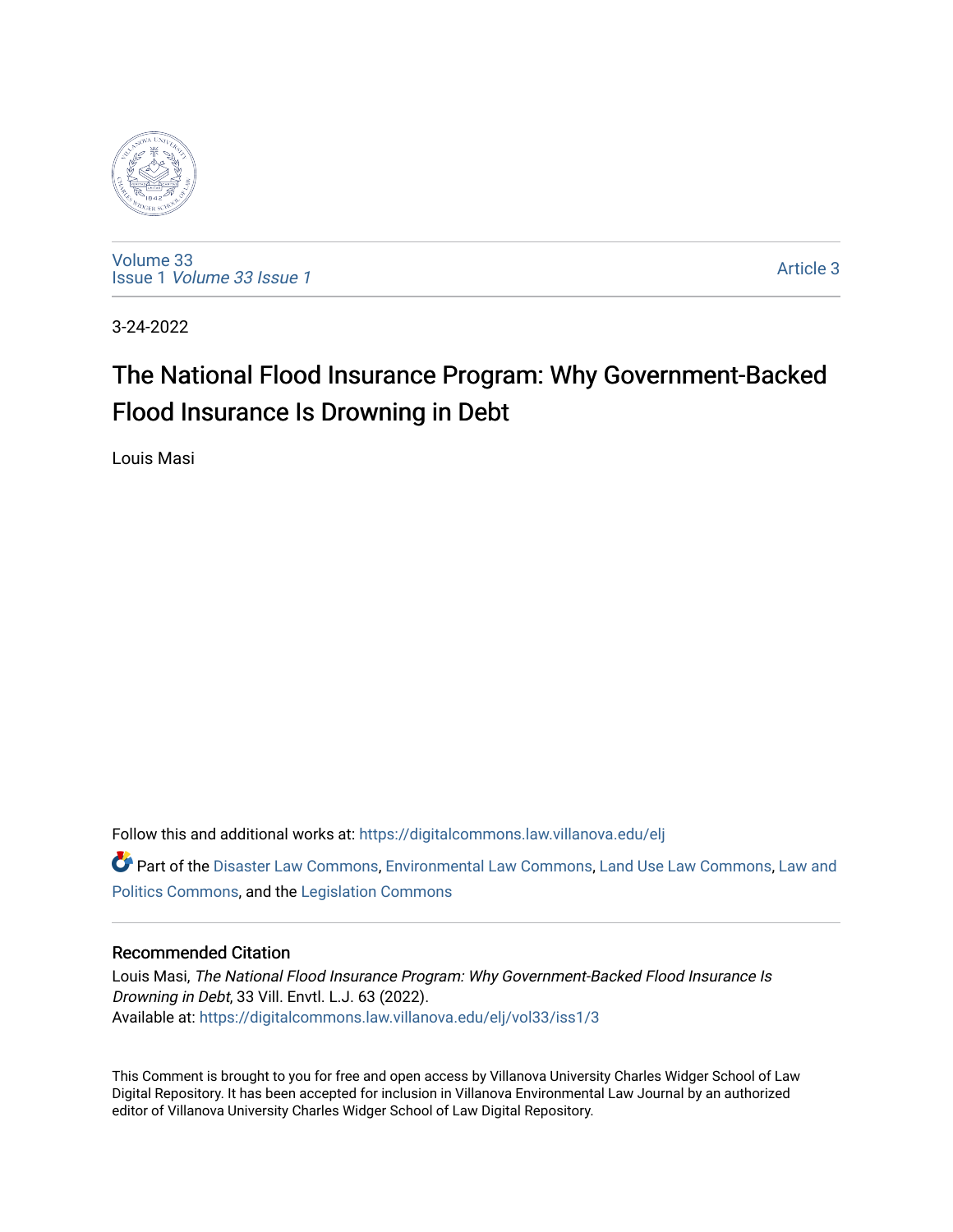## THE NATIONAL FLOOD INSURANCE PROGRAM: WHY GOVERNMENT-BACKED FLOOD INSURANCE IS DROWNING IN DEBT

## I. AN INTRODUCTION TO THE NATIONAL FLOOD INSURANCE PROGRAM

Joey's Pizza & Pasta was a long-time popular restaurant located on Long Beach Island, New Jersey.1 Aside from its food, the restaurant was well known for another thing — flooding.<sup>2</sup> Flooding became so prevalent that the restaurant's owner, Joe Rulli, added a message to the sign outside that read "Occasional Waterfront Dining."3 Rulli credits the National Flood Insurance Program (NFIP) for keeping him in business for nearly thirty years.4 Rulli filed several insurance claims over the years and worked tirelessly to mitigate the flood damage.5 The increasing occurrences of floods in his location, however, led him to sell his property to Long Beach Township.6 Rulli's story, regrettably, is becoming increasingly more common.7

This Comment provides an in-depth review of the NFIP.8 Part II outlines the NFIP's evolution and the effects of climate change

7. *See* Brad Plumer, *Rising Seas Could Menace Millions Beyond Shorelines, Study Finds*, N.Y. TIMES (July 30, 2020), https://www.nytimes.com/2020/07/30/climate/ sea-level-inland-floods.html (reporting increasing threat of flooding); *see also Risky Business: The Economic Risks of Climate Change in the United States*, RISKY BUS. PROJECT 3 (June 2014) [hereinafter *Risky Business*], https://riskybusiness.org/site/assets/ uploads/2015/09/RiskyBusiness\_Report\_WEB\_09\_08\_14.pdf (observing potential future losses due to flood damage).

8. For a further discussion of the NFIP as it exists today, see *infra* notes 87-162 and accompanying text.

(63)

<sup>1.</sup> *See* Gilbert M. Gaul, *How Rising Seas and Coastal Storms Drowned the U.S. Flood Insurance Program*, YALE ENV'T 360 (May 23, 2017), https://e360.yale.edu/features/ how-rising-seas-and-coastal-storms-drowned-us-flood-insurance-program (discussing popular restaurant on Long Beach Island).

<sup>2.</sup> *See id.* (noting commonality of floods at restaurant).

<sup>3.</sup> *See id.* (describing restaurant sign).

<sup>4.</sup> *See id.* (attributing National Flood Insurance Program (NFIP) for keeping Rulli in business).

<sup>5.</sup> *See id.* (listing various measures taken to flood-proof Rulli's restaurant).

<sup>6.</sup> *See* Gaul, *supra* note 1 (noting increased frequency of floods); *see also* Pat Sharkey, *Joey's Pizza and Pasta in Beach Haven Crest Sold to Long Beach Township in Effort to Combat Flooding*, TAPINTOSTAFFORD/LBI (Apr. 21, 2019, 10:13 PM), https:/ /www.tapinto.net/towns/stafford-slash-lbi/sections/food-and-drink/articles/joeys-pizza-and-pasta-in-beach-haven-crest-sold-to-long-beach-township-in-effort-to-combat-flooding (discussing sale of Rulli's restaurant).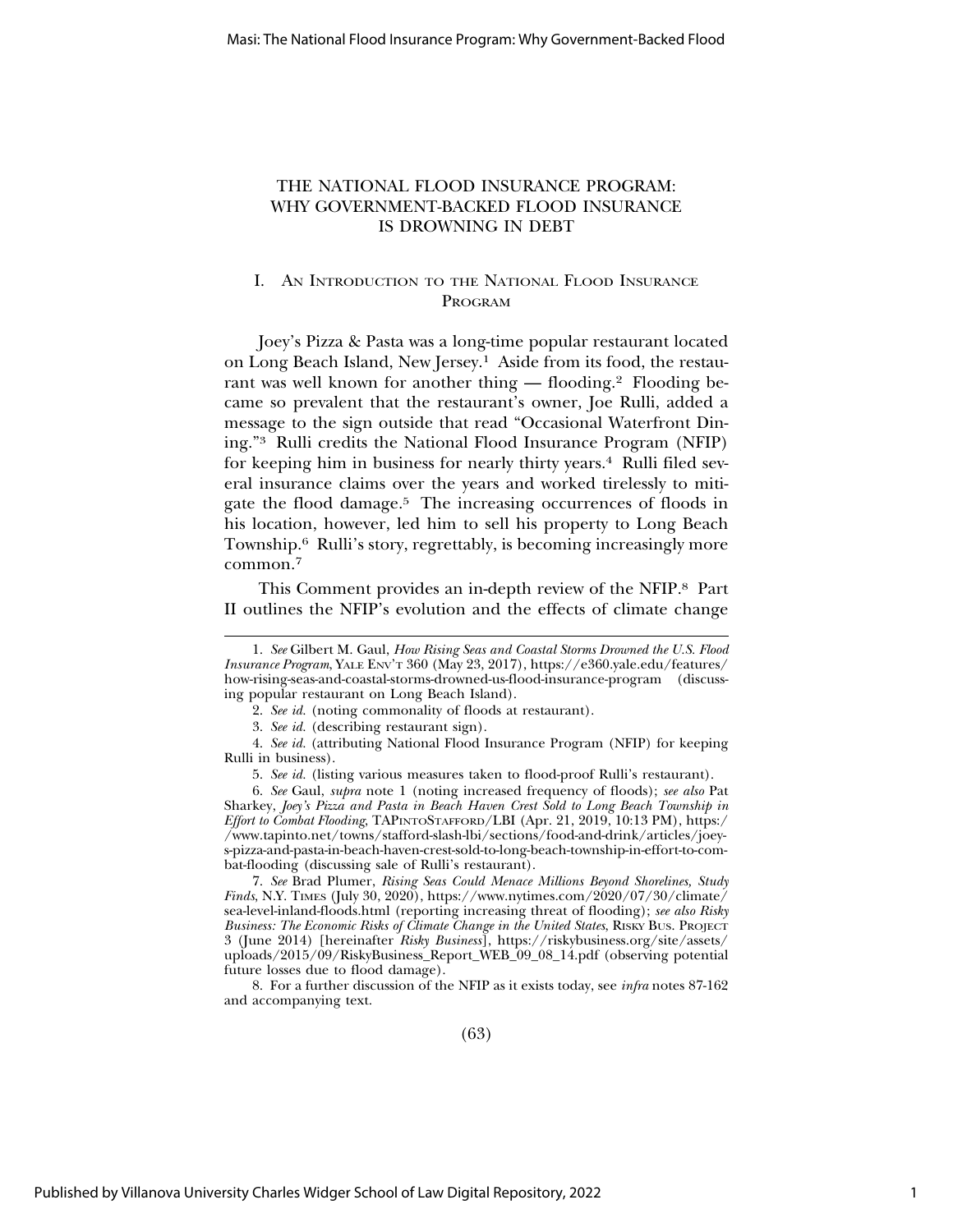on the program.9 Part II also provides an overview of the insurance market.10 Part III analyzes the NFIP's current framework.11 Part IV then examines issues plaguing the NFIP and explores possible solutions.12 Lastly, Part V discusses how implementing or ignoring such solutions might impact the NFIP and market participants.<sup>13</sup>

#### II. A BRIEF HISTORY OF THE NFIP

In July 2020, the National Oceanic and Atmospheric Administration (NOAA) reported that fifty-seven of sixty-two cities on the East and Gulf Coasts set records for rising relative sea levels.14 NOAA forecasts that the rate of high-tide flooding may triple by 2030 and possibly increase by fifteen fold by 2050.15 This dramatic increase in flooding does not come without its costs.16 As of January 5, 2021, the NFIP is over twenty billion dollars in debt.<sup>17</sup> This debt is primarily due to an increase in the frequency of powerful tropical storms, rising sea levels, and faulty policies and programs.18

12. For a further discussion of problems the NFIP faces and potential solutions, see *infra* notes 163-200 and accompanying text.

13. For a further discussion of the importance of the NFIP moving forward, see *infra* notes 201-13 and accompanying text.

14. William Sweet et al., *2019 State of U.S. High Tide Flooding with a 2020 Outlook*, NAT'L OCEANIC & ATMOSPHERIC ADMIN. 4 (July 2020), https://tidesandcurrents.noaa.gov/publications/Techrpt\_092\_2019\_State\_of\_US\_High\_Tide\_Flood ing\_with\_a\_2020\_Outlook\_30June2020.pdf (documenting prevalence of coastal flooding); *see also* Christopher Flavelle, *New Data Shows an "Extraordinary" Rise in U.S. Coastal Flooding*, N.Y. TIMES (July 14, 2020), https://www.nytimes.com/2020/ 07/14/climate/coastal-flooding-noaa.html (observing dramatic increase in U.S. coastal and high-tide flooding).

15. *See* Flavelle, *supra* note 14 (reporting projected increase in high-tide flooding). NOAA defines high-tide flooding as water rising at least twenty-one inches above the average high-tide level. *See U.S. High-Tide Flooding Continues to Increase*, NAT'L OCEANIC & ATMOSPHERIC ADMIN. (July 14, 2020), https://www.noaa.gov/media-release/us-high-tide-flooding-continues-to-increase (defining high-tide flooding).

16. *See* Mary Williams Walsh, *A Broke, and Broken, Flood Insurance Program*, N.Y. TIMES (Nov. 4, 2017), https://www.nytimes.com/2017/11/04/business/a-brokeand-broken-flood-insurance-program.html (describing costs of NFIP).

17. *See* DIANE P. HORN & BAIRD WEBEL, CONG. RSCH. SERV., R44593, INTRODUC-TION TO THE NATIONAL FLOOD INSURANCE PROGRAM (NFIP) 26 (Dec. 9, 2021) [hereinafter INTRODUCTION], https://sgp.fas.org/crs/homesec/R44593.pdf (calculating current NFIP debt).

18. *See* Walsh, *supra* note 16 (discussing debt problems of NFIP).

<sup>9.</sup> For a further discussion of climate change and its effect on the NFIP, see *infra* notes 14-71 and accompanying text.

<sup>10.</sup> For a further discussion of the flood insurance market, see *infra* notes 72- 86 and accompanying text.

<sup>11.</sup> For a further discussion of the NFIP's current framework, see *infra* notes 87-162 and accompanying text.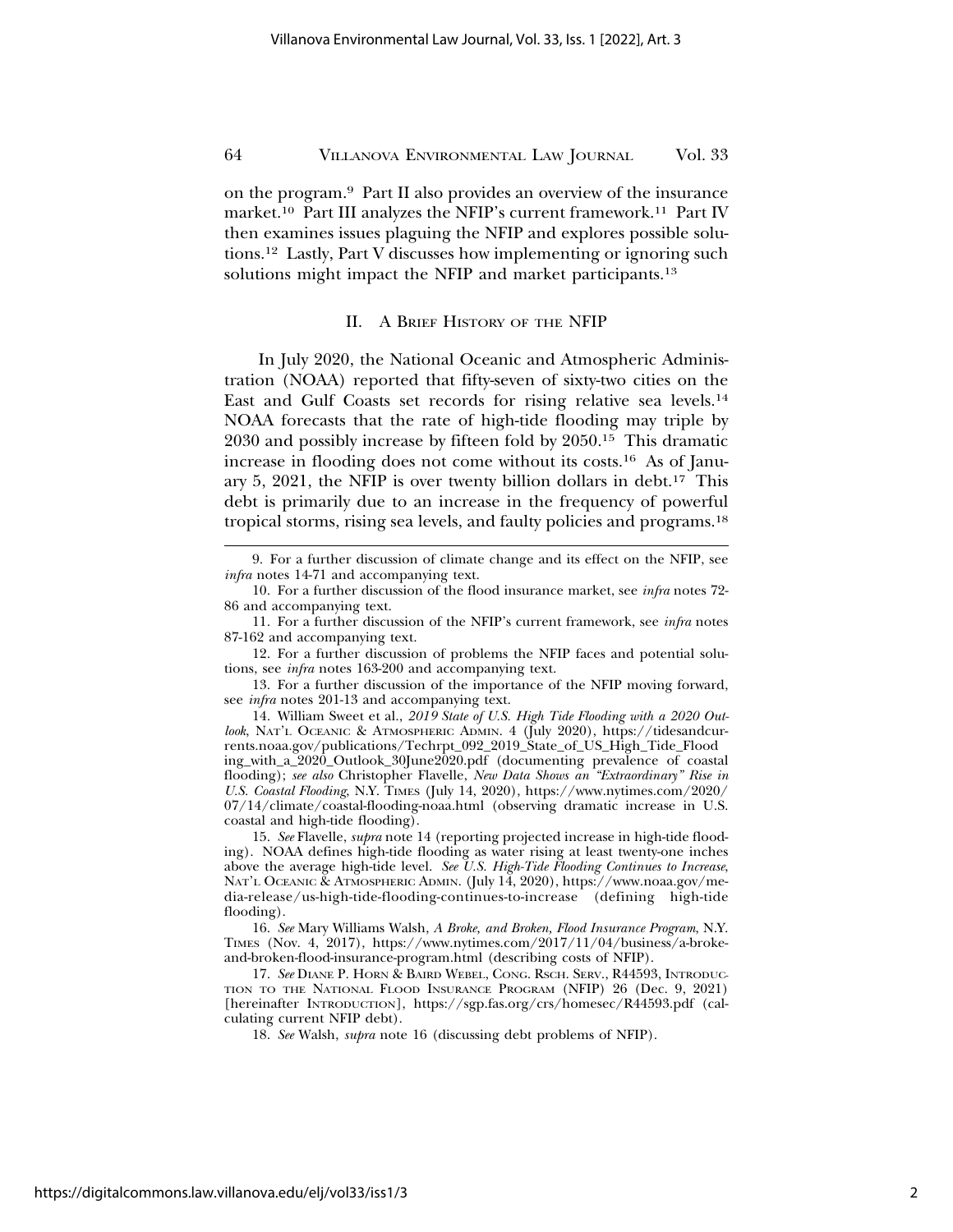The NFIP's indebtedness is due to a combination of natural disasters and a lack of private flood insurers.19 For example, the Great Mississippi Flood of 1927 caused nearly all private insurers to leave the flood insurance market, requiring the government to fill the void through the National Flood Insurance Act of 1968 (NFIA).20 As natural disaster after natural disaster mounted over the past two decades, the NFIP has remained the sole insurer in a seemingly never-ending debt crisis.<sup>21</sup>

#### A. The Beginnings of the NFIP

To better understand the NFIP's dire situation, it is best to start from its inception.22 In April 1927, heavy rains caused the Mississippi River to overflow at unprecedented levels.23 The levee system built along the river systematically collapsed over a few weeks, causing flooding in surrounding residential areas to reach up to thirty feet of water.24 This event, known as the Great Mississippi Flood of 1927, is "one of the worst natural disasters in the history of the United States."25 The flood caused more than twenty-three thousand square miles of flooding and displaced an estimated 750 thousand people from their homes.<sup>26</sup> As a result, most private insurance companies stopped providing flood-loss coverage, deeming it too risky.27 Between 1929 and 1968, the United States flood insurance market was practically non-existent.28 Instead, Congress passed sev-

21. *See* INTRODUCTION, *supra* note 17, at 27 (noting impossibility of NFIP, in its current form, to pay off its debt fully in ten years).

22. *See* Strother, *supra* note 19, at 452 (discussing historical failure of NFIP).

23. *See Mississippi River Flood of 1927*, BRITANNICA, https://www.britannica. com/event/Mississippi-River-flood-of-1927 (last visited Jan. 15, 2021) (noting cause of Mississippi River flood).

24. *Id.* (describing levee system's collapse).

26. *Id.* (detailing extent of flood damage).

27. *See* Strother, *supra* note 19, at 459 (explaining why private insurers abandoned flood-insurance market).

28. *See A Chronology of Major Events Affecting the National Flood Insurance Program*, FED. EMERGENCY MGMT. AGENCY 2-13 (Oct. 2020), https://www.dhs.gov/ xlibrary/assets/privacy/privacy\_pia\_mip\_apnd\_h.pdf (observing void in United States flood insurance coverage).

<sup>19.</sup> *See* Logan Strother, *The National Flood Insurance Program: A Case Study in Policy Failure, Reform, and Retrenchment*, 46 POL'Y STUD. J. 452, 459-60 (2018) (examining insurance market, NFIP policies, and natural disasters as contributing factors to NFIP debt).

<sup>20.</sup> *Id.* (stating private insurers left market after 1927); *see also* Walsh, *supra* note 16 (determining Great Mississippi Flood of 1927 caused private insurers to drop flood insurance coverage).

<sup>25.</sup> *Id.* (contextualizing natural disaster).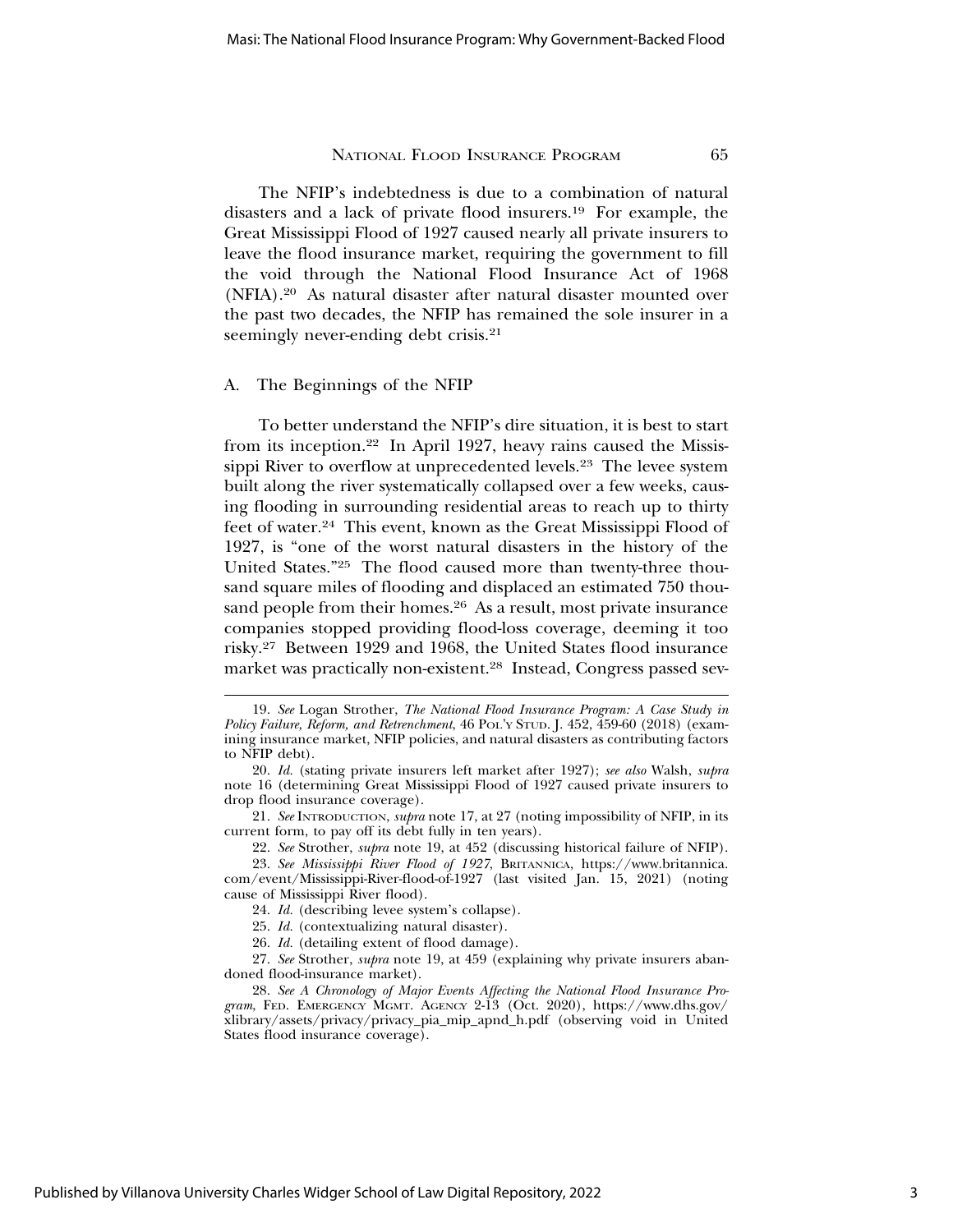eral bills and took other measures to help pay for flood disaster relief when necessary.29

In September of 1965, Hurricane Betsy made landfall in the southeastern region of the United States.30 It tore through parts of Florida and Louisiana, causing over one billion dollars in damage.31 Aside from the financial loss, Hurricane Betsy claimed the lives of seventy-six people.32 The damage left in Hurricane Betsy's wake spurred calls for the government to fix this "market failure" and create a flood insurance program.33 In response, Congress passed the NFIA, which created the NFIP.34

Congress cited "an increasing burden on the Nation's resources" resulting from flood disasters as the primary motivation to create the NFIP.35 The legislation's purpose centered around two main policy objectives.36 Congress's first goal focused on providing expansive access to flood insurance.37 This helps minimize the financial risk of property owners in flood-prone areas.38 Moreover, by charging insurance premiums in exchange for coverage, the government shifts the economic burden of paying for disaster relief to the property owners who are most likely to experience flood-related disasters and require federal aid.39 Congress's second goal aimed at reducing the country's overall flood risk.40 This goal is achieved by conditioning the availability of flood insurance to a community's

<sup>29.</sup> *See id.* (listing actions Congress took in aftermath of Great Mississippi Flood of 1927). Congress enacted bills that, among other things, provided direct payments, loans, and investment for flood-prone areas. *See id.* (detailing effects of congressional legislation).

<sup>30.</sup> Kelby Ouchley, *Hurricane Betsy*, 64 PARS., https://64parishes.org/entry/ hurricane-betsy (Feb. 9, 2021) (noting date of landfall).

<sup>31.</sup> *Id.* (quantifying damage caused by Hurricane Betsy).

<sup>32.</sup> *Id.* (stating Hurricane Betsy's casualties).

<sup>33.</sup> Strother, *supra* note 19, at 459 (analyzing history of NFIP); *see also* Bethan Moorcraft, *The National Flood Insurance Program — Everything You Need to Know*, INS. BUS. (Mar. 15, 2019), https://www.insurancebusinessmag.com/us/guides/the-national-flood-insurance-program—everything-you-need-to-know-162323.aspx (discussing Hurricane Betsy's impact on NFIP creation).

<sup>34.</sup> *See* National Flood Insurance Act of 1968, 42 U.S.C. §§ 4001-129 (outlining NFIP).

<sup>35. 42</sup> U.S.C. § 4001(a) (delineating need of widely available flood insurance).

<sup>36.</sup> *Id.* (listing reasons for enacting NFIP).

<sup>37.</sup> *Id.* (codifying overarching goal of NFIP).

<sup>38.</sup> *See Flood Insurance*, FED. EMERGENCY MGMT. AGENCY, https:// www.fema.gov/flood-insurance (May 26, 2021) (observing advantages of flood insurance).

<sup>39.</sup> *See* Walsh, *supra* note 16 (noting benefits of government-backed insurance program over disaster relief bailouts).

<sup>40.</sup> *See* 42 U.S.C. § 4001(a) (explaining purpose of NFIP).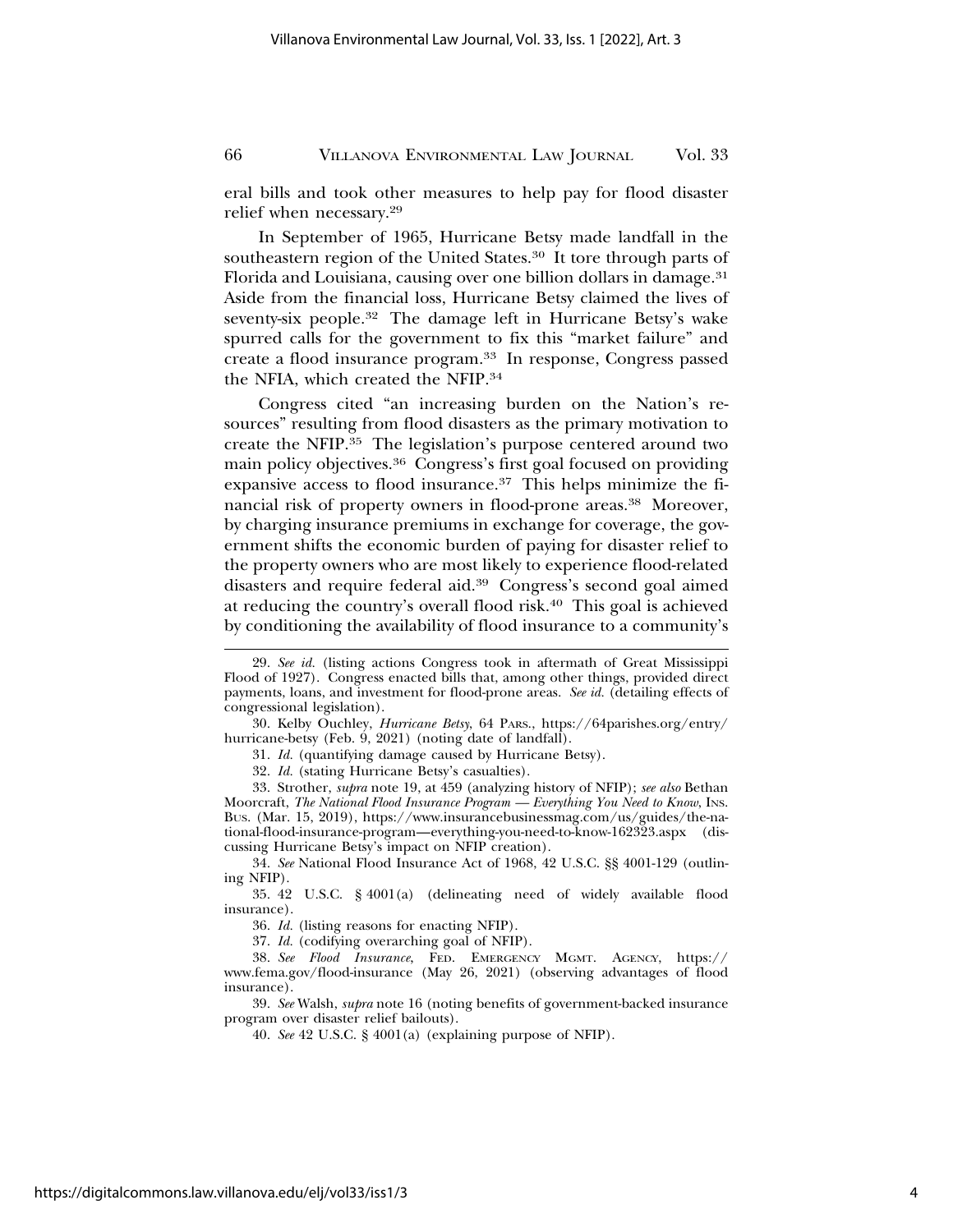adoption of floodplain management standards.<sup>41</sup> The standards' purpose was to curb development in flood-prone areas while also mitigating the effects of flood damage and otherwise improving land management in flood-prone areas.<sup>42</sup>

Before 2005, the NFIP was generally solvent.<sup>43</sup> The 2005 hurricane season, however, required the program to pay over sixteen billion dollars in claims.<sup>44</sup> Disaster struck again during the 2017 hurricane season when Hurricanes Harvey, Irma, and Maria made landfall in the United States.<sup>45</sup> Hurricane Harvey, specifically, caused massive flood damage in the greater Houston area.46 Despite Congress cancelling sixteen billion dollars of debt in October of 2017, the NFIP borrowed twelve billion dollars to cover insurance obligations stemming from the 2017 hurricane season.47 The NFIP's debt will seemingly continue to accumulate due to the increase in sea levels across the globe and the frequency and strength of tropical cyclones.48

#### B. The Effect of Climate Change on the NFIP

Hurricanes and tropical storms that made landfall in the United States over the past two decades are responsible for an overwhelming percentage of the NFIP's current debt.<sup>49</sup> This issue is

45. *2017 Atlantic Hurricane Season Fast Facts*, CNN, https://www.cnn.com/ 2017/05/15/us/2017-atlantic-hurricane-season-fast-facts/index.html (June 2, 2020) (listing storms that formed during 2017 hurricane season).

46. *See* Walsh, *supra* note 16 (noting Hurricane Harvey's impact on Houston); *see also* Heather Long, *Where Harvey is Hitting Hardest, 80 Percent Lack Flood Insurance*, WASH. POST (Aug. 29, 2017), https://www.washingtonpost.com/news/wonk/wp/ 2017/08/29/where-harvey-is-hitting-hardest-four-out-of-five-homeowners-lackflood-insurance/ (discussing fallout of Hurricane Harvey).

47. *See* INTRODUCTION, *supra* note 17 (examining NFIP financing activities during 2017 hurricane season).

48. *See Global Warming and Hurricanes*, GEOPHYSICAL FLUID DYNAMICS LAB'Y [hereinafter *Global Warming*], https://www.gfdl.noaa.gov/global-warming-and-hurricanes/ (Sept. 23, 2020) (analyzing impact of global warming on frequency of hurricanes and tropical storms).

49. *See* INTRODUCTION, *supra* note 17 (acknowledging NFIP's debt problems began shortly after Hurricane Katrina in 2005).

<sup>41.</sup> *See* 42 U.S.C. § 4012(c) (listing conditions of flood insurance availability). 42. *See id.* (delineating minimum standards required to provide NFIP insurance).

<sup>43.</sup> INTRODUCTION, *supra* note 17 (reviewing NFIP's finances).

<sup>44.</sup> *See* Walsh, *supra* note 16 (calculating cost of 2005 hurricane season). Hurricane Katrina alone caused roughly 161 billion dollars of damage. *See* Kathryn Reid, *2005 Hurricane Katrina: Facts, FAQs, and How to Help*, WORLD VISION, https:// www.worldvision.org/disaster-relief-news-stories/2005-hurricane-katrina-

facts#damage (Nov. 25, 2019) (aggregating Hurricane Katrina's damage across Gulf Coast).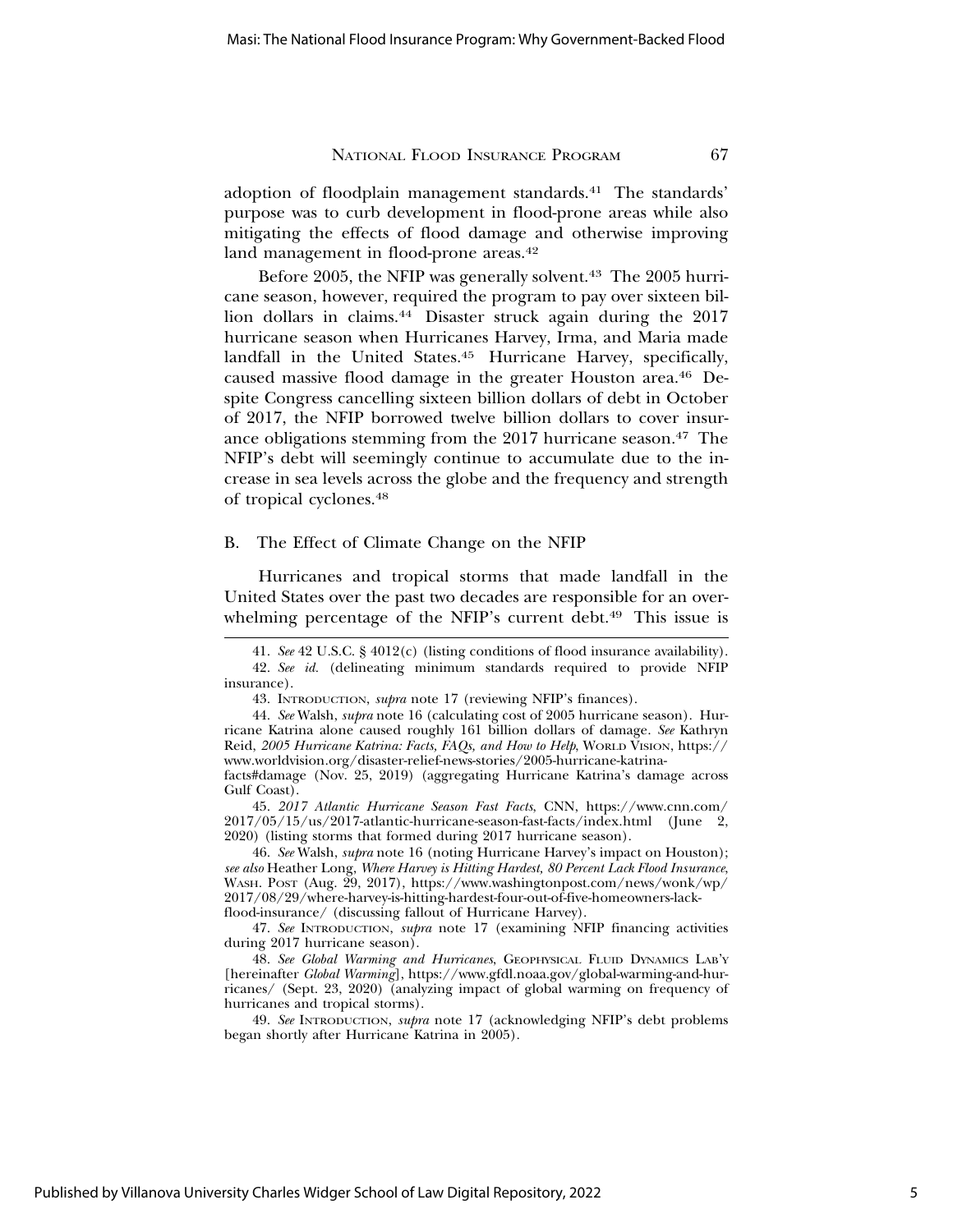likely to worsen in the coming years, as scientists project that tropical cyclone strength and rainfall rates will increase.50

Hurricanes are one of the most destructive forces on earth.<sup>51</sup> A hurricane requires two things to form: (1) a weather disturbance and  $(2)$  warm seawater.<sup>52</sup> Research has shown a statistically significant trend that hurricanes today are more likely to strengthen into category three storms or higher when compared to hurricanes in the 1970s.53 These findings support the scientific consensus that rising sea temperatures affect the frequency of powerful hurricanes.<sup>54</sup>

Studies have also shown a correlation between an increase in greenhouse gas emissions and rising sea surface temperatures.55 An increase in greenhouse gas emissions traps heat in the Earth's atmosphere and transfers it back to the ocean.56 As a result, over the past three decades, average sea surface temperatures have been higher than at any other point since 1880.<sup>57</sup> Greenhouse gas emis-

<sup>50.</sup> *See Global Warming*, *supra* note 48 (finding tropical cyclone strength and rainfall rates likely to increase in future).

<sup>51.</sup> *See* Steve Graham & Holli Riebeek, *Hurricanes: The Greatest Storms on Earth*, NAT'L AERONAUTICS SPACE ADMIN. (Nov. 1, 2006), https://earthobservatory.nasa. gov/features/Hurricanes (discussing hurricane strength). Indeed, "a hurricane can expend as much energy as 10,000 nuclear bombs[.]" *Id.* (quantifying destructive power of hurricanes).

<sup>52.</sup> *How Does the Ocean Affect Hurricanes?*, NAT'L OCEANIC & ATMOSPHERIC AD-MIN., https://oceanexplorer.noaa.gov/facts/hurricanes.html (last visited Jan. 23, 2021) (describing formation of hurricanes).

<sup>53.</sup> Henry Fountain, *Climate Change is Making Hurricanes Stronger, Researchers Find*, N.Y. TIMES, https://www.nytimes.com/2020/05/18/climate/climate-changes -hurricane-intensity.html (Oct. 7, 2020) (analyzing data of strengthening storms); *see also* Katharina Buchholz, *Unpredictable Danger: Hurricane Seasons Since 1967*, STATISTA (May 21, 2021), https://www.statista.com/chart/11009/hurricanes-overthe-atlantic-basin/ (finding stronger storms are more frequent today than fifty years ago). A category three hurricane is a hurricane with winds between 111 and 129 miles per hour. *Saffir-Simpson Hurricane Wind Scale*, NAT'L OCEANIC & ATMOS-PHERIC ADMIN., https://www.nhc.noaa.gov/aboutsshws.php (last visited Jan. 23, 2021) (categorizing hurricanes by sustained wind speed).

<sup>54.</sup> *See Global Warming*, *supra* note 48 (finding statistical relationship between rising sea surface temperature and hurricane strength).

<sup>55.</sup> *See id.* (linking greenhouse gas emissions to increase in sea surface temperatures).

<sup>56.</sup> LuAnn Dahlman & Rebecca Lindsey, *Climate Change: Ocean Heat Content*, NAT'L OCEANIC & ATMOSPHERIC ADMIN. (Aug. 17, 2020), https://www.climate.gov/ news-features/understanding-climate/climate-change-ocean-heat-content (describing process of warming oceans across globe).

<sup>57.</sup> *Climate Change Indicators: Sea Surface Temperature*, U.S. ENV'T PROT. AGENCY (July 18, 2021), https://www.epa.gov/climate-indicators/climate-change-indicators-sea-surface-temperature (noting increase in global sea surface temperature).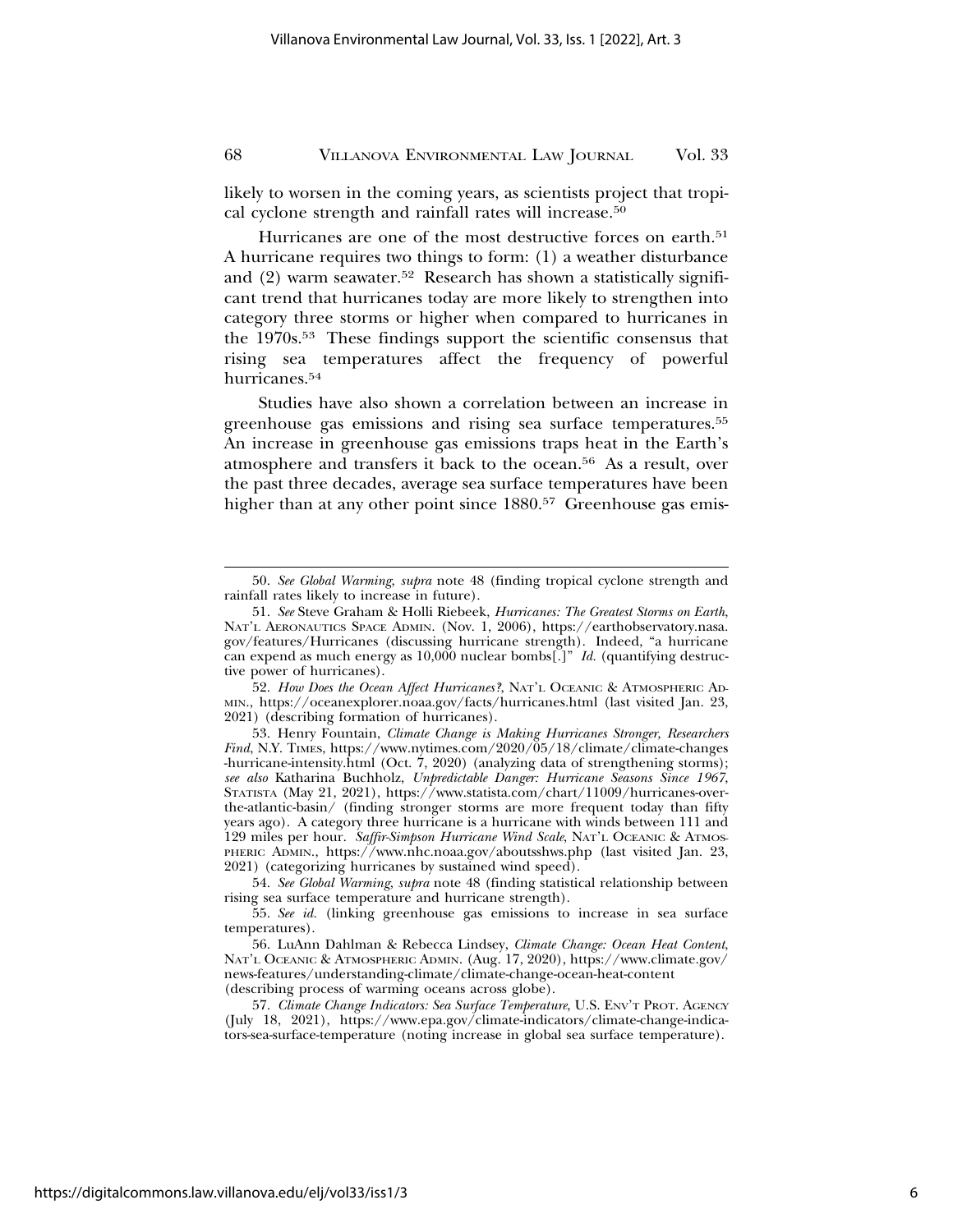sions continue to rise, leading to warmer oceans and the likelihood of more powerful hurricanes.58

Global warming and the increase in sea surface temperatures further impact the NFIP's solvency issues by causing sea levels to rise across the globe.59 As sea surface temperatures increase, glaciers and ice sheets worldwide melt.<sup>60</sup> Ten percent of the earth's land is glacial ice, yet this percentage accounts for roughly sixtynine percent of the world's freshwater. $61$  If all glacial ice melted, the world's sea level would rise about 230 feet.<sup>62</sup> Indeed, between 2006 and 2015, sea levels rose by 0.14 inches per year, which was more than double the average rate throughout the twentieth century.63

Additionally, the volume of the ocean expands as sea level temperatures increase.64 This phenomenon is known as thermal expansion.65 Scientists have determined that thermal expansion accounts for about one-third of the increase in global sea levels.<sup>66</sup>

The recent trend in sea level rise shows no signs of stopping.<sup>67</sup> A 2017 study concluded that the most conservative greenhouse gas emission projections would cause sea levels to rise by at least twelve

<sup>58.</sup> *See* Rebecca Hersher, *Greenhouse Gas Emissions are Still Rising, U.N. Report Says*, NAT'L PUB. RADIO (Nov. 26, 2019, 4:00 AM), https://www.npr.org/2019/11/ 26/782586224/greenhouse-gas-emissions-are-still-rising-u-n-report-says (reporting continued increase in greenhouse gas emissions); *see also Global Warming*, *supra* note 48 (linking warming oceans with frequency of stronger hurricanes).

<sup>59.</sup> *See* Rebecca Lindsey, *Climate Change: Global Sea Level*, NAT'L OCEANIC & ATMOSPHERIC ADMIN. (Jan. 25, 2021), https://www.climate.gov/news-features/understanding-climate/climate-change-global-sea-level (analyzing rise in global sea levels).

<sup>60.</sup> *Id.* (discussing increased rate of glacier and ice sheet melting).

<sup>61.</sup> *All About Glaciers*, NAT'L SNOW & ICE DATA CTR., https://nsidc.org/cryosphere/glaciers/quickfacts.html (Mar. 16, 2020) (observing quantity of fresh water stored in glaciers).

<sup>62.</sup> *Id.* (quantifying future rise in sea level).

<sup>63.</sup> Lindsey, *supra* note 59 (examining rate of sea level increase).

<sup>64.</sup> *Id.* (analyzing cause of rapid sea level rise).

<sup>65.</sup> *See Understanding Sea Level*, NAT'L AERONAUTICS & SPACE ADMIN., https:// sealevel.nasa.gov/understanding-sea-level/global-sea-level/thermal-expansion (last visited Feb.  $8, 2021$ ) (identifying cause of rising sea levels). Thermal expansion is the "fractional change in size of a material in response to a change in temperature." Glenn Elert, *Thermal Expansion*, PHYSICS HYPERTEXTBOOK, https://physics.info/expansion/summary.shtml (last visited Feb. 8, 2021) (defining thermal expansion).

<sup>66.</sup> *Understanding Sea Level*, *supra* note 65 (determining increase in sea level attributable to thermal expansion); *see also* Lindsey, *supra* note 59 (outlining factors contributing to rise in global sea levels).

<sup>67.</sup> *See* Lindsey, *supra* note 59 (discussing future projections of rising sea levels).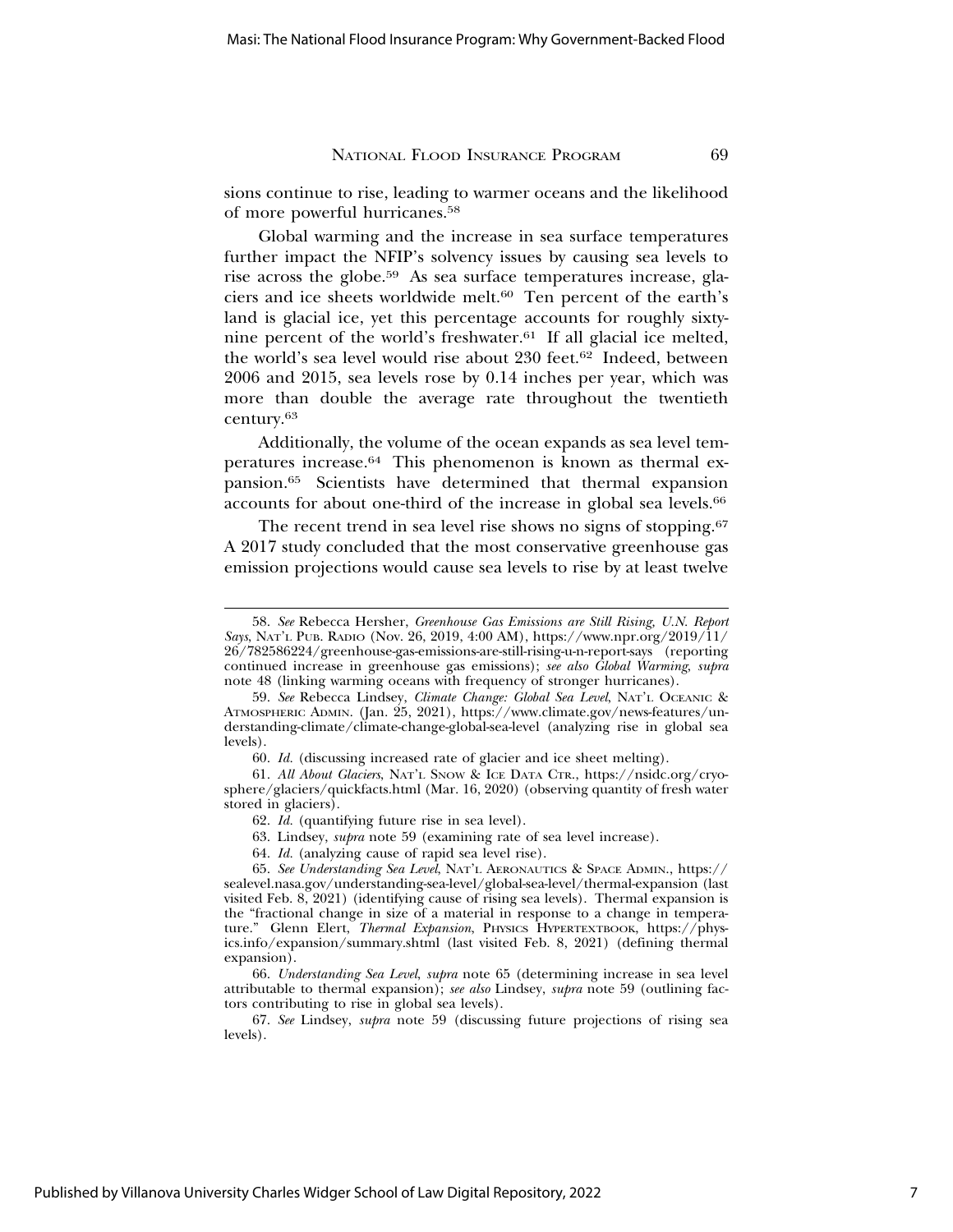inches above 2000 levels by 2100.68 Conversely, with high levels of greenhouse gas emissions, sea levels could rise to over eight feet above 2000 levels by 2100.69 Other studies have determined that if melting glaciers and sea surface temperatures continue on their current trajectory, between sixty-six and 106 billion dollars of coastal real estate will be underwater by 2050.70 Rising sea levels increase coastal flooding risk, which increases the amount of potential claims the NFIP must pay out.71

## C. An Overview of the Flood Insurance Market

Purchasing insurance is a form of risk management to protect oneself from unforeseen loss.72 Insurance companies stake their profitability on identifying, pooling, and redistributing risk across their customers.73 Generally, insurance companies make money in two ways: insurance premiums and the investments made using those premiums.74 Although insurance revenue models differ across various sectors, the most important function of any insurance company is to adequately price risk and the premiums it charges for assuming that risk.75 To generate income, insurance companies must price coverage to entice lower-risk customers to purchase insurance, which helps pay for claims from higher-risk customers.<sup>76</sup>

Flood insurance, however, presents the antithesis of a healthy insurance market.77 Customers face a high risk of flooding when

<sup>68.</sup> *Id.* (observing best case scenario for rising sea levels).

<sup>69.</sup> *Id.* (noting worst case scenario for rising sea levels).

<sup>70.</sup> *See Risky Business*, *supra* note 7, at 4 (analyzing impact of rising sea level).

<sup>71.</sup> *See* Agustin Indaco, Francesc Ortega & Suleyman Taspinar, *Flood Insurance in a World with Rising Seas*, ECONOFACT (Oct. 15, 2018), https://econofact.org/ flood-insurance-in-a-world-with-rising-seas (observing NFIP's increasing economic burden).

<sup>72.</sup> *See* Julia Kagan, *Insurance*, INVESTOPEDIA, https://www.investopedia.com/ terms/i/insurance.asp (Mar. 30, 2021) (identifying purpose of insurance protection).

<sup>73.</sup> Sean Ross, *What Is the Main Business Model for Insurance Companies?*, INVES-TOPEDIA, https://www.investopedia.com/ask/answers/052015/what-main-business -model-insurance-companies.asp (June 25, 2019) (discussing insurance companies' business model).

<sup>74.</sup> *Id.* (identifying insurance companies' main revenue streams). Premiums are "the consideration paid for a contract of insurance." *Premium*, MERRIAM-WEB-STER, https://www.merriam-webster.com/dictionary/premium (last visited Jan. 22, 2021) (defining premiums).

<sup>75.</sup> *See* Ross, *supra* note 73 (establishing insurance companies' most important tasks).

<sup>76.</sup> *See id.* (explaining insurance company business model).

<sup>77.</sup> *See* Logan Strother, *National Flood Insurance Will Help Clean Up After Irma and Harvey. And That's a Problem.*, WASH. POST (Sept. 11, 2017, 1:06 PM), https:// www.washingtonpost.com/news/monkey-cage/wp/2017/09/11/national-flood-in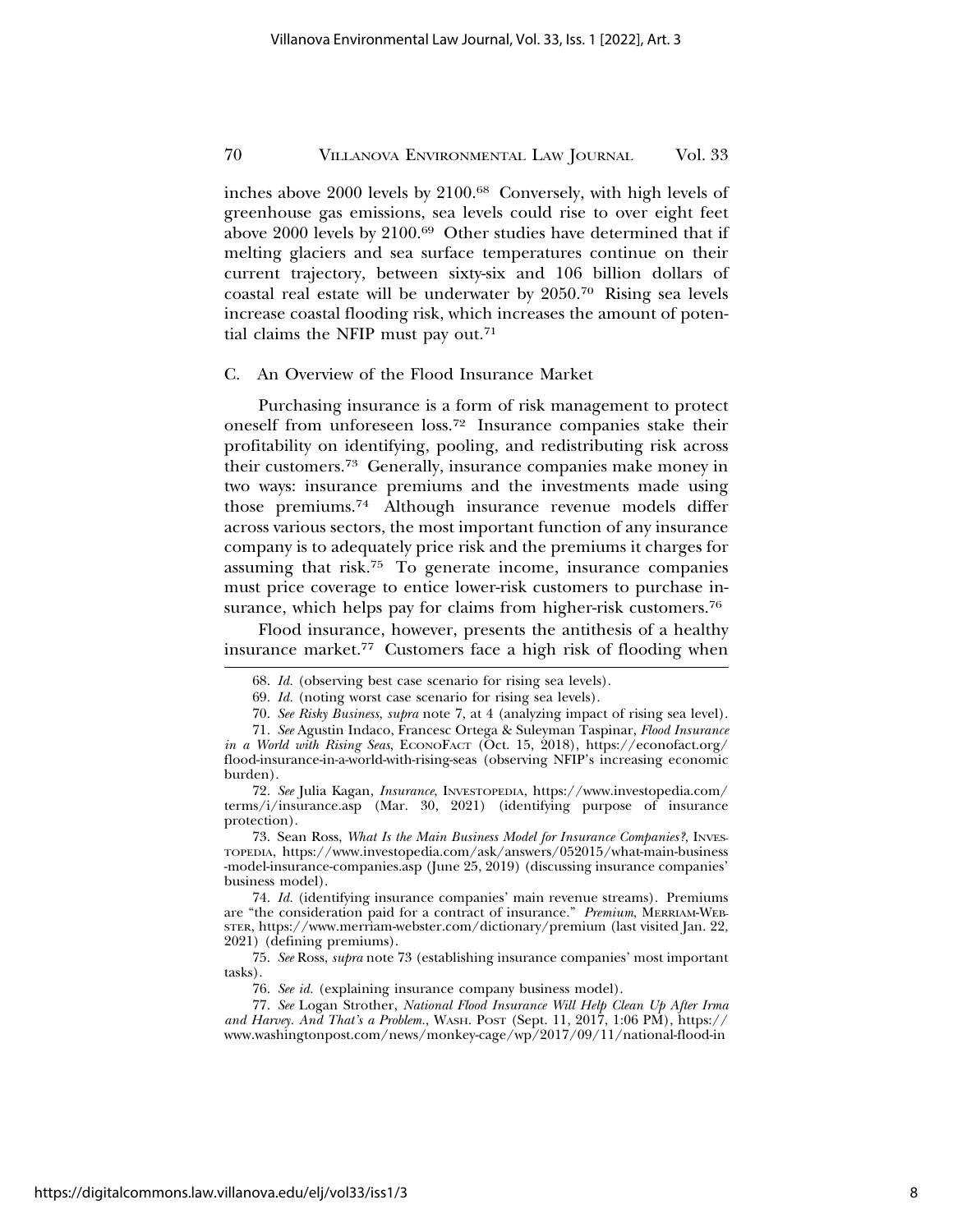purchasing coastal properties or homes built on floodplains.78 As a result, fewer lower-risk customers are willing to buy insurance coverage, potentially exposing private insurance companies to extensive losses.79 This void in demand is one of the primary reasons why Congress stepped in to create the NFIP, which provides affordable flood insurance coverage to property owners who would otherwise have no other recourse.<sup>80</sup>

Despite flaws with flood insurance, "[F]ederal policies, new technology[,]" and large increases in funding have prompted private insurers to recently re-enter the market.81 In 2019, Congress authorized regulated lending institutions to accept certain private flood insurance policies in lieu of an NFIP plan.<sup>82</sup> Congress's new regulation permitted property owners to choose a private insurance plan if their property was in an area where the NFIP mandates flood insurance coverage.<sup>83</sup> Furthermore, new surveying technology and flood risk models improved private insurers' ability to predict floods, enabling them to better assess risk.<sup>84</sup> Institutional investors provided large amounts of capital, which further facilitated the return of private insurers to the flood insurance market.85 These factors have allowed private insurance to grow to roughly five

surance-will-help-clean-up-after-irma-and-harvey-and-thats-a-problem/ (describing difficulties faced by private insurers in flood insurance market).

<sup>78.</sup> *See id.* (discussing geographic flood risk).

<sup>79.</sup> *See id.* (highlighting speculative nature of offering flood insurance).

<sup>80.</sup> *See* 42 U.S.C. § 4001(a) (classifying consumer protection as one reason for enacting NFIP).

<sup>81.</sup> Thomas Frank, *The Private Sector is Returning to the Flood Insurance Game*, SCI. AM. (Mar. 18, 2019), https://www.scientificamerican.com/article/the-privatesector-is-returning-to-the-flood-insurance-game/ (observing reasons for private sector's return to flood insurance market).

<sup>82. 42</sup> U.S.C. § 4012a(b)(1)(B) (authorizing applicable private flood insurance policies in lieu of NFIP coverage). For a private insurance plan to qualify, the plan must at least cover "the outstanding principal of the loan or the maximum limit of coverage" under the NFIP, whichever is less. *Id.* § 4012a(b)(1)(A) (identifying requirements of applicable private flood insurance plans). For a further discussion of when the NFIP mandates that property owners purchase flood insurance, see *infra* notes 100-06 and accompanying text.

<sup>83.</sup> *See* INTRODUCTION, *supra* note 17, at 9-10 (observing increase in consumer choice); *see also* Frank, *supra* note 81 (examining privatization of flood insurance).

<sup>84.</sup> *See* Pat Howard, *Private Flood Insurance vs NFIP*, POLICYGENIUS (July 16, 2019), https://www.policygenius.com/homeowners-insurance/private-flood-insurance-vs-nfip/ (assessing technological advancements in flood insurance market); *see also* Frank, *supra* note 81 (noting progress of risk-modeling companies).

<sup>85.</sup> *See* Frank, *supra* note 81 (analyzing role of increased investment in private insurance companies).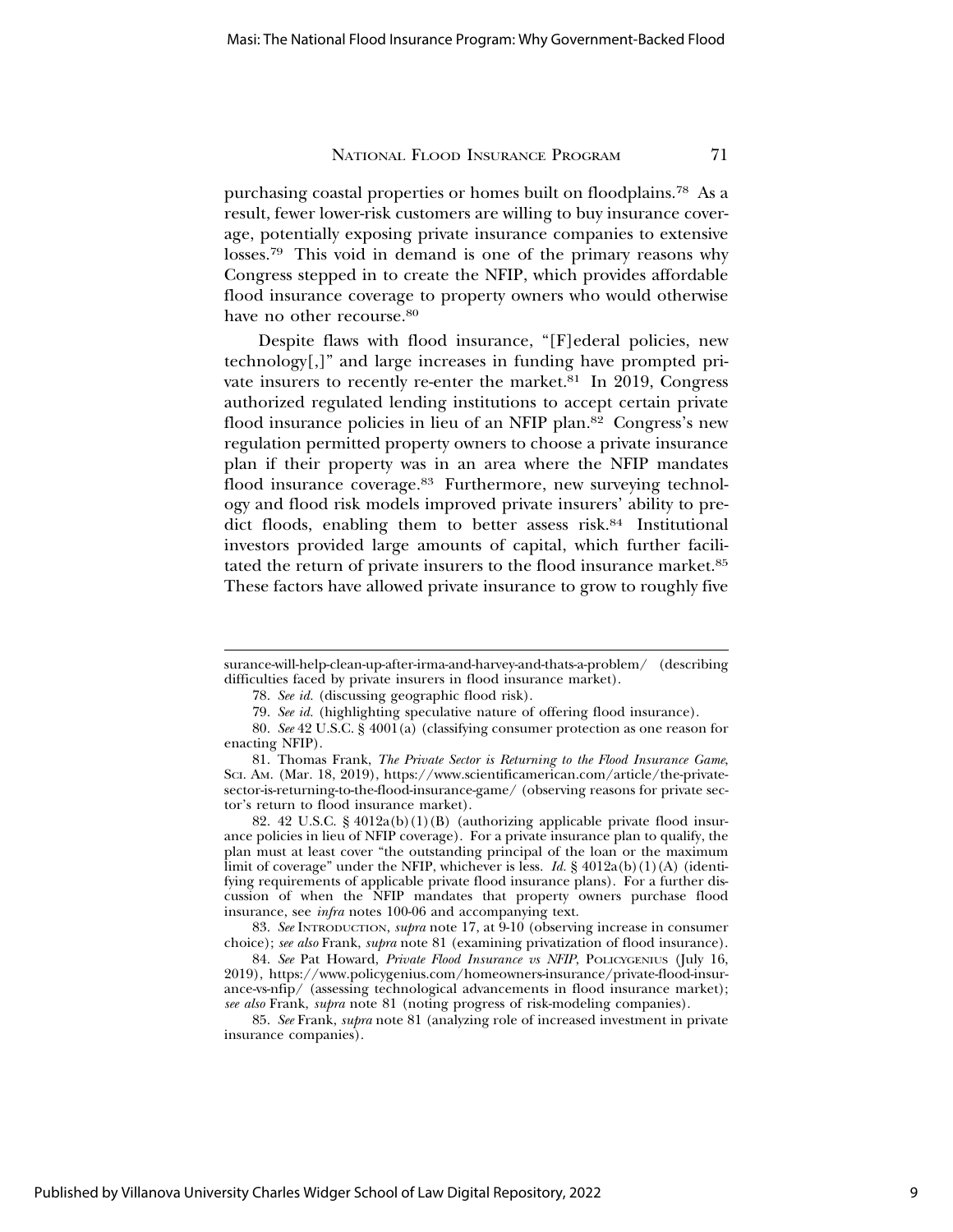percent of the flood insurance market, with continued growth likely.86

## III. THE NFIP IN ACTION: THE CURRENT FRAMEWORK OF PUBLIC FLOOD INSURANCE IN THE UNITED STATES

Congress authorized the Federal Emergency Management Agency (FEMA) to regulate and administer the NFIP.<sup>87</sup> As of September 30, 2020, the NFIP owed over twenty billion dollars to the United States Treasury.88 The NFIP has over five million active policies, representing roughly \$1.3 trillion in flood insurance coverage.89 The average annual premium charged is \$730, which translates to revenues of roughly \$3.4 billion per year.90

## A. Availability of NFIP Coverage

To purchase flood insurance under the NFIP, the property must be located in a participating community's jurisdiction.<sup>91</sup> A community is "a [s]tate or political subdivision" with jurisdiction over zoning and building codes in particular areas.92 Congress does not require communities to participate in the NFIP.93 A community participating in the NFIP, however, must adhere to a set of minimum standards.94 The NFIP intended these legally imposed standards to reduce new land development, mitigate flood damage, and improve current land management in flood-prone areas.95 These objectives are consistent with the NFIP's goal of reducing the overall risk that flood damage poses to property owners.96

<sup>86.</sup> *Id.* (evaluating growth of private insurance); *see also* Howard, *supra* note 84 (discussing growth of private insurance in flood insurance market).

<sup>87. 42</sup> U.S.C. § 4011(a) (noting FEMA's authority to regulate NFIP).

<sup>88.</sup> FED. EMERGENCY MGMT. AGENCY, THE WATERMARK — NATIONAL FLOOD IN-SURANCE PROGRAM FINANCIAL STATEMENTS (2020) [hereinafter THE WATERMARK], https://www.fema.gov/sites/default/files/2020-07/fema\_nfip\_eval\_chronology. pdf (recording debt owed to United States Treasury).

<sup>89.</sup> *See id.* (highlighting extent of NFIP coverage).

<sup>90.</sup> *See id.* (analyzing NFIP financial statements).

<sup>91.</sup> *See* INTRODUCTION, *supra* note 17, at 8 (delineating requirements to purchase national flood insurance).

<sup>92. 42</sup> U.S.C. § 4003(a)(1) (defining communities).

<sup>93.</sup> INTRODUCTION, *supra* note 17, at 2 (observing choice that communities have).

<sup>94. 42</sup> U.S.C. § 4012(c) (requiring communities to follow standards to participate in NFIP).

<sup>95.</sup> *Id.* (listing minimum standards).

<sup>96.</sup> *See id.* § 4001(a) (identifying preventative and protective measures as goal of NFIP).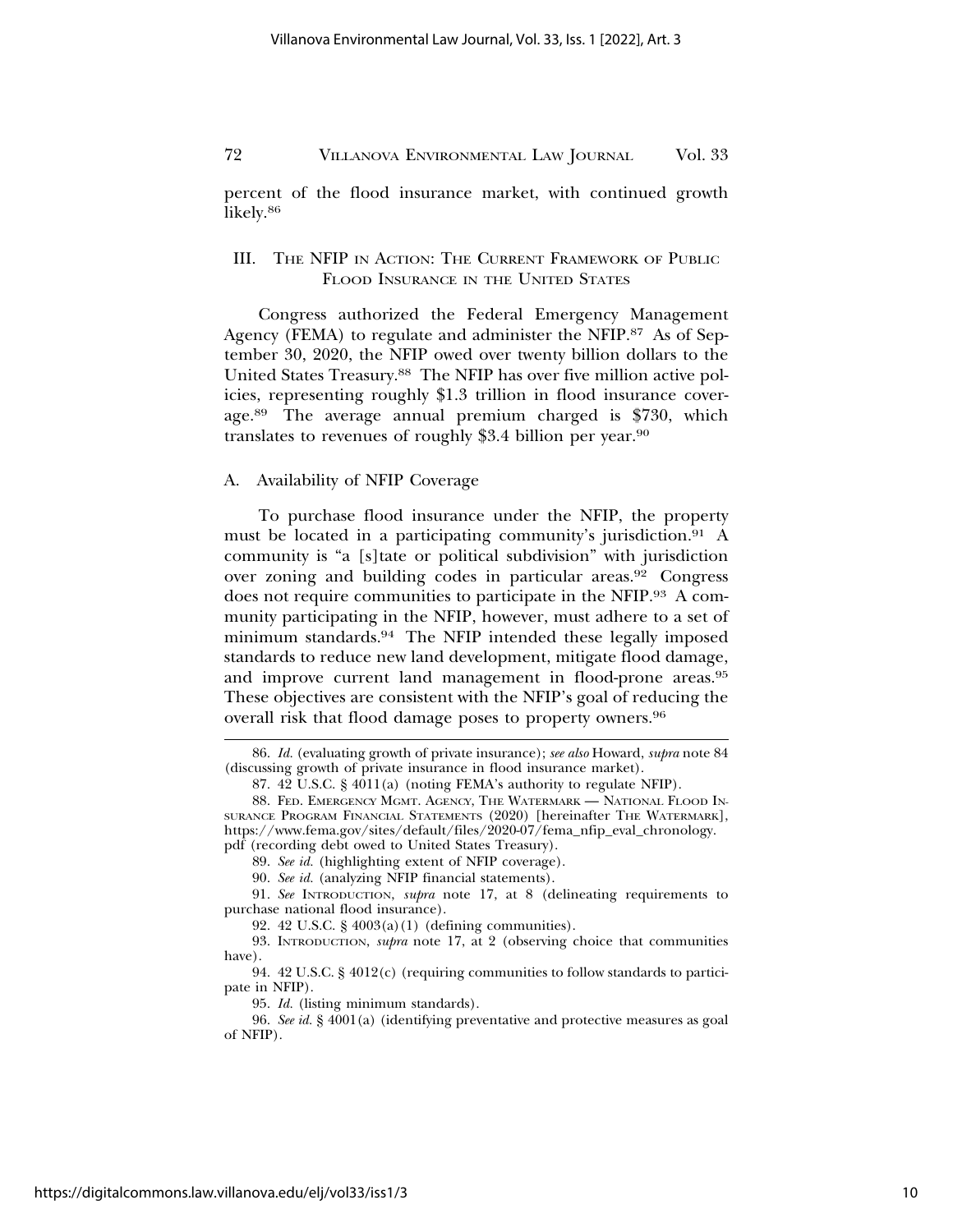State and local governments enforce minimum floodplain management standards.97 The standards often translate into regulations, such as requiring development permits for flood-prone areas, mandating buildings in flood-prone areas to raise their lowest floor to safe levels, and necessitating specific construction materials and methods to mitigate flood risk.98 Communities should consider these standards as a baseline because they may adopt more stringent measures to reduce flood risk.<sup>99</sup>

Despite communities having discretion to participate in the NFIP, Congress requires certain property owners to purchase NFIP flood insurance.<sup>100</sup> Under the NFIP, any property owner who is located in a special flood hazard area (SFHA) and seeks to acquire, increase, extend, or renew a mortgage backed by a federally regulated lending institution must purchase flood insurance as a precondition to the loan.101 A SFHA is subject to a one percent or greater risk of flooding every year.102 The purpose of the mandatory mortgage purchase requirement is to "increase compliance with flood insurance requirements and participation in the NFIP."103 Moreover, the requirement helps alleviate the financial burden on the government by ensuring property owners, who assume the risk of flood damage, pay their share of insurance coverage.104 In 2012, Congress amended the mandatory mortgage purchase requirement to allow qualifying private flood insurance to satisfy the statutory requirement.<sup>105</sup> Although this amendment un-

<sup>97.</sup> INTRODUCTION, *supra* note 17, at 6-7 (noting communities' role in enforcing NFIP minimum standards).

<sup>98.</sup> *Id.* (providing examples of regulation meeting NFIP minimum floodplain management standards).

<sup>99.</sup> *See id.* at 7 (acknowledging communities' right to impose stricter preventative measures).

<sup>100.</sup> *Id.* at 9 (determining when property owners are required to purchase flood insurance).

<sup>101.</sup> *See* 42 U.S.C. § 4012a(a) (delineating mandatory mortgage purchase requirement); *see also Lending – Flood Disaster Protection*, FED. DEPOSIT INS. CORP. 6.1, 6.2 (Sept. 2019) [hereinafter *Lending*], https://www.fdic.gov/regulations/compli ance/manual/5/V-6.1.pdf (outlining mandatory mortgage purchase requirement).

<sup>102.</sup> *See* INTRODUCTION, *supra* note 17, at 3 (defining SFHA). A SFHA is also known as a "base flood or 100-year floodplain." *Flood Zones*, FED. EMERGENCY MGMT. AGENCY, https://www.fema.gov/glossary/flood-zones (July 8, 2020) (explaining SFHAs).

<sup>103.</sup> *Lending*, *supra* note 101, at 6.1 (discussing rationale of requiring property owners to purchase flood insurance).

<sup>104.</sup> *See id.* (analyzing benefits of mandatory mortgage purchase requirement).

<sup>105.</sup> *See* 42 U.S.C. § 4012a(b)(1)(B) (codifying property owners' ability to meet statutory requirement with private flood insurance); *see also Lending*, *supra*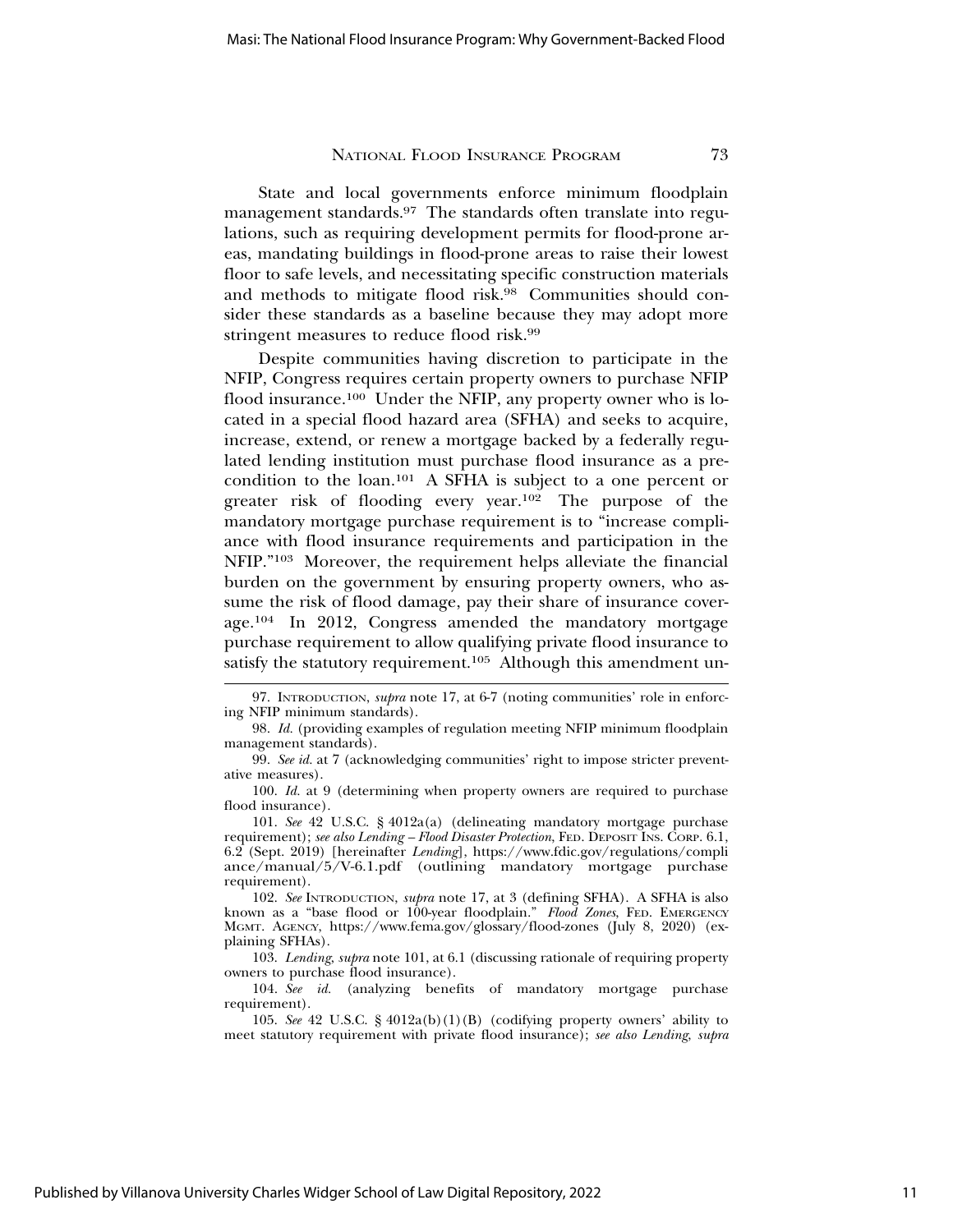dercuts the goal of increasing consumer participation in the NFIP, it provides consumers with the ability to shop for a flood insurance policy that is more suited to their needs.106

#### B. Reducing Flood Risk

An overarching policy goal of the NFIP is to lower the overall risk that flood damage will occur.107 One way the NFIP attempts to achieve this goal is by conditioning participation in the program on the adoption of minimum standards of floodplain management.108 Another way the NFIP attempts to accomplish this goal is by developing Flood Insurance Rate Maps (FIRMs) and enacting flood-prevention policies based on those maps.109 FIRMs are "official community maps" that identify SFHAs, assess flood risk, and establish risk premium zones.110 As such, FIRMs represent an important resource for both FEMA and property owners.111

The NFIP charges FEMA with "identify[ing] and publish[ing] information" related to flood-risk locations in the United States.112 The NFIP requires FEMA to update its flood risk information and estimate the potential flood-related loss in identified at-risk zones.113 FEMA fulfills this duty by publishing FIRMs.114 FEMA uses the data collected in FIRMS to assess flood risk and price premiums, as well as to determine which property owners must purchase NFIP flood insurance.115 Property owners utilize FIRMs

107. *See* 42 U.S.C. § 4001(a) (outlining purpose of NFIP). For a further discussion of the purpose of the NFIP, see *supra* notes 35-42 and accompanying text.

108. *See* 42 U.S.C. § 4012(c) (requiring adoption of minimum floodplain management standards as precondition to NFIP flood insurance availability).

109. *See* INTRODUCTION, *supra* note 17, at 3 (highlighting NFIP measures to accomplish policy goals).

110. *See id.* (identifying function of FIRMs); *see also Flood Map Products*, FED. EMERGENCY MGMT. AGENCY, https://www.fema.gov/flood-maps/products-tools/ products (Nov. 16, 2020) (discussing FIRMs and other FEMA reports).

112. 42 U.S.C.  $\S$  4101(a)(1) (highlighting specific responsibilities to minimize flood risk).

113. *Id.* § 4101(a)(2) (providing additional responsibilities for FEMA).

114. *See* INTRODUCTION, *supra* note 17, at 3 (explaining purpose of FIRMs).

note 101, at 6.1 (discussing availability of certain private flood insurance policies to satisfy statutory requirements).

<sup>106.</sup> *See* Howard, *supra* note 84 (explaining benefits tied to variety of floodinsurance policies available for consumers).

<sup>111.</sup> *See* Howard Kunreuther & Marilyn Montgomery, *The Importance of Accurate Flood Hazard Maps and Risk-Based Premiums*, WHARTON UNIV. OF PA. (Mar. 28, 2018), https://riskcenter.wharton.upenn.edu/lab-notes/importance-accurateflood-hazard-maps-risk-based-premiums/ (discussing critical role of accurate FIRMs).

<sup>115.</sup> *See id.* (observing FEMA's use of FIRMs).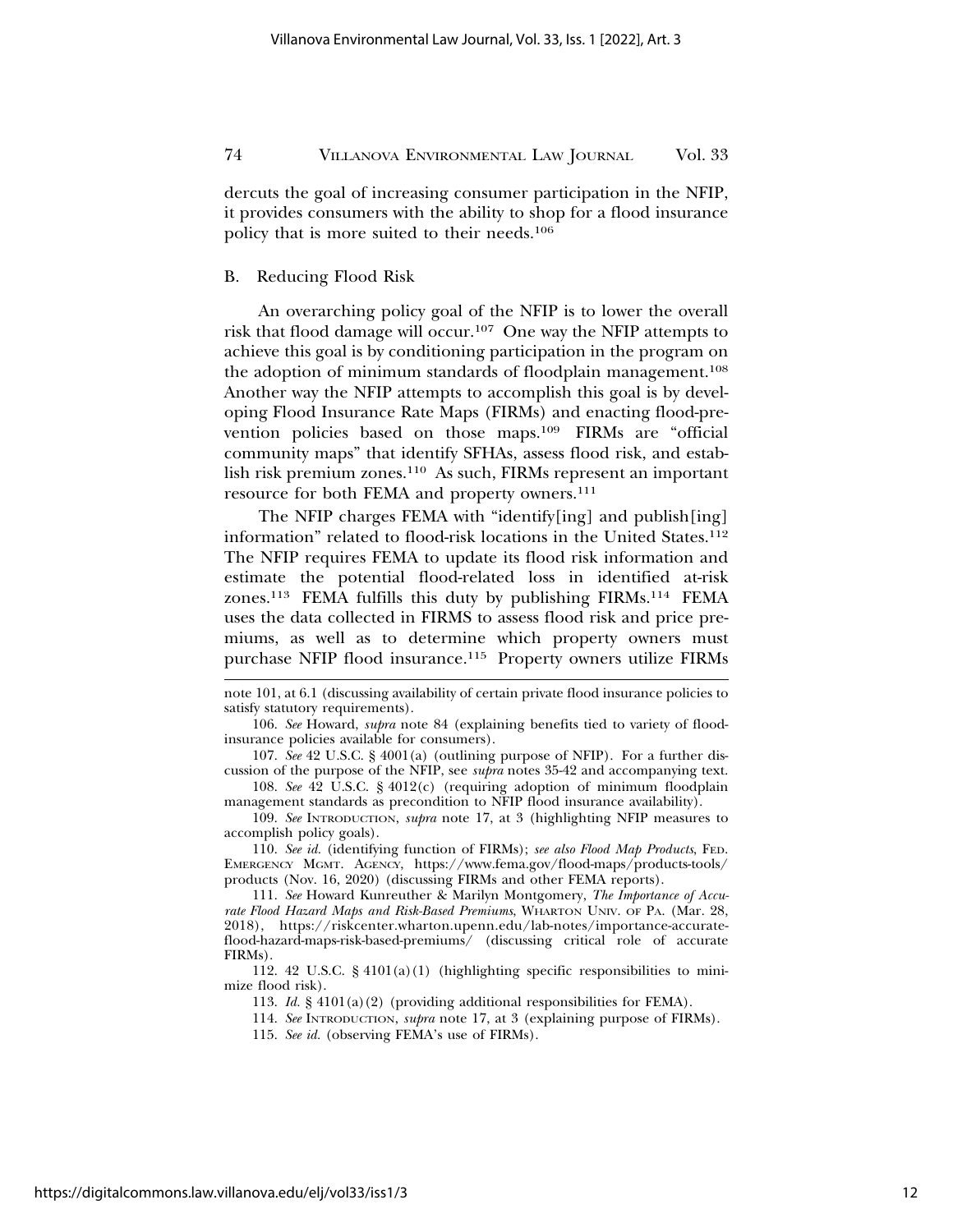to inform property purchasing decisions and evaluate their own level of flood risk.116

The NFIP requires FEMA to assess the need to update FIRMs at least once every five years.117 Furthermore, FEMA updates its FIRMs if it deems an update necessary after review or upon request from a participating community.118 A participating community must have sufficient supporting data and the necessary funding for FEMA to update its FIRMs upon request.<sup>119</sup> Therefore, while the NFIP instructs FEMA to assess the need to update its flood maps, it is not obligated to unless a state or local government makes a valid request.120

As a result, FIRMs across the country "vary considerably in age and in quality."121 FEMA tracks the need to update its maps with its Coordinated Needs Management Strategy.122 This process analyzes the flood hazard lifecycle and prioritizes which FIRMs need updating.123 FIRMs may become out of date when changes to the "topography, hydrology, [or] land development" occur in any given area.124 Congress established the Technical Mapping Advisory Council (Council) to advise FEMA on how to best produce FIRMs.125 The Council estimates that FEMA takes an average of three to five years to create new FIRMs, which is much higher than the Council's recommended timeline of twenty-five months.126

State and local governments use the most up-to-date FIRMs available to enact policies that meet the NFIP's minimum floodplain management standards.127 Communities enforce the policies

<sup>116.</sup> *See id.* (noting consumer benefits of using FIRMS).

<sup>117. 42</sup> U.S.C. § 4101(e) (outlining FEMA deadlines to review FIRMs).

<sup>118.</sup> *See id.* § 4101(f) (delineating when FEMA must update FIRMs).

<sup>119.</sup> *Id.* (listing requirements necessary for participating community to obligate FEMA to update FIRMs).

<sup>120.</sup> *Id.* (noting while duty to update maps is usually discretionary, it is obligatory upon state or local government request).

<sup>121.</sup> INTRODUCTION, *supra* note 17, at 4 (explaining qualitative difference in FIRMs across country).

<sup>122.</sup> *Coordinated Needs Management Strategy*, FED. EMERGENCY MGMT. AGENCY, https://www.fema.gov/flood-maps/tools-resources/risk-map/coordinated-needsmanagement-strategy (May 14, 2021) (detailing FEMA's Coordinated Needs Management Strategy).

<sup>123.</sup> *Id.* (discussing methodology of updating FIRMs).

<sup>124.</sup> *Id.* (enumerating different causes that affect FIRM validity).

<sup>125. 42</sup> U.S.C. § 4101a(a), (c) (establishing Council and listing Council's duties).

<sup>126.</sup> INTRODUCTION, *supra* note 17, at 5-6 (discussing disparity between Council's recommendations and FEMA's practices).

<sup>127.</sup> *See id.* at 6-7 (analyzing how communities develop floodplain management policies).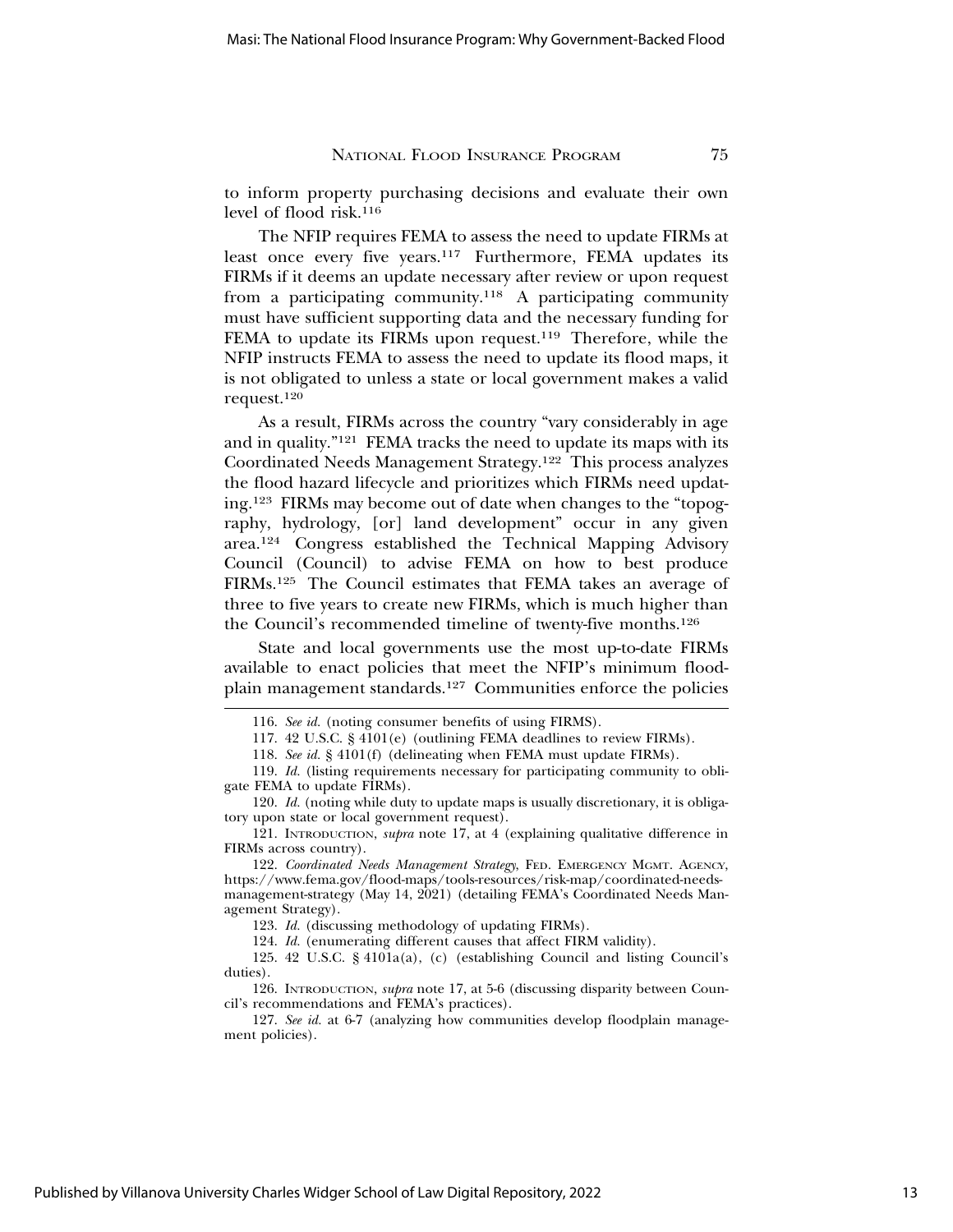themselves, as opposed to FEMA or another federal agency.128 FEMA does, however, monitor compliance by conducting community assistance visits to compile data on enforcement.129 To help incentivize floodplain management, FEMA offers state and local governments monetary awards through its Flood Mitigation Assistance Grant Program.130 Participating communities become eligible to receive benefits under the program by undertaking projects that "reduce or eliminate the risk of repetitive flood damage to buildings insured by the [NFIP]."131 Examples of these projects include floodproofing buildings, acquiring repetitive loss properties, and elevating flood-prone land.132

#### C. Public Flood Insurance Policies

FEMA has broad discretion in creating flood insurance policies.133 Congress granted FEMA the authority to select the types of properties that are eligible for flood insurance, as well as to determine what the policy covers, limitations on coverage, and the price of premiums and deductibles.134 FEMA created three different types of standard insurance policies: "[T]he Dwelling, the General Property, and the Residential Condominium Building Association" policies.135 These policies contain two different types of coverage — building coverage and contents coverage.136 Building coverage includes damage to the building structure itself, while contents coverage protects various personal belongings and other items damaged within a building.137 Individuals may purchase contents coverage separately from building coverage.138 Certain costs of flood damage are not included in any type of flood insurance cover-

134. *See id.* (listing extent of FEMA's authority).

135. INTRODUCTION, *supra* note 17, at 8 (identifying three standardized flood insurance policies).

<sup>128.</sup> *Id.* at 7 (discussing community floodplain management enforcement).

<sup>129.</sup> *Id.* (evaluating FEMA oversight over enforcement standards).

<sup>130.</sup> *See id.* at 8 (outlining purpose of FEMA grant program).

<sup>131.</sup> *Flood Mitigation Assistance (FMA) Grant*, FED. EMERGENCY MGMT. AGENCY, https://www.fema.gov/grants/mitigation/floods (May 20, 2021) (discussing grant program).

<sup>132.</sup> *See* INTRODUCTION, *supra* note 17, at 8 (listing examples of qualifying projects).

<sup>133.</sup> *See* 42 U.S.C. § 4013(a) (identifying FEMA's authority to determine bounds of flood insurance coverage).

<sup>136.</sup> FED. EMERGENCY MGMT. AGENCY, NATIONAL FLOOD INSURANCE PROGRAM: SUMMARY OF COVERAGE 4 (2021), https://agents.floodsmart.gov/sites/default/ files/fema\_NFIP-summary-of-coverage\_brochure\_09-2021.pdf (outlining boundaries of coverage).

<sup>137.</sup> *Id.* (listing what is covered by building and contents coverage).

<sup>138.</sup> *Id.* (examining bounds of content coverage).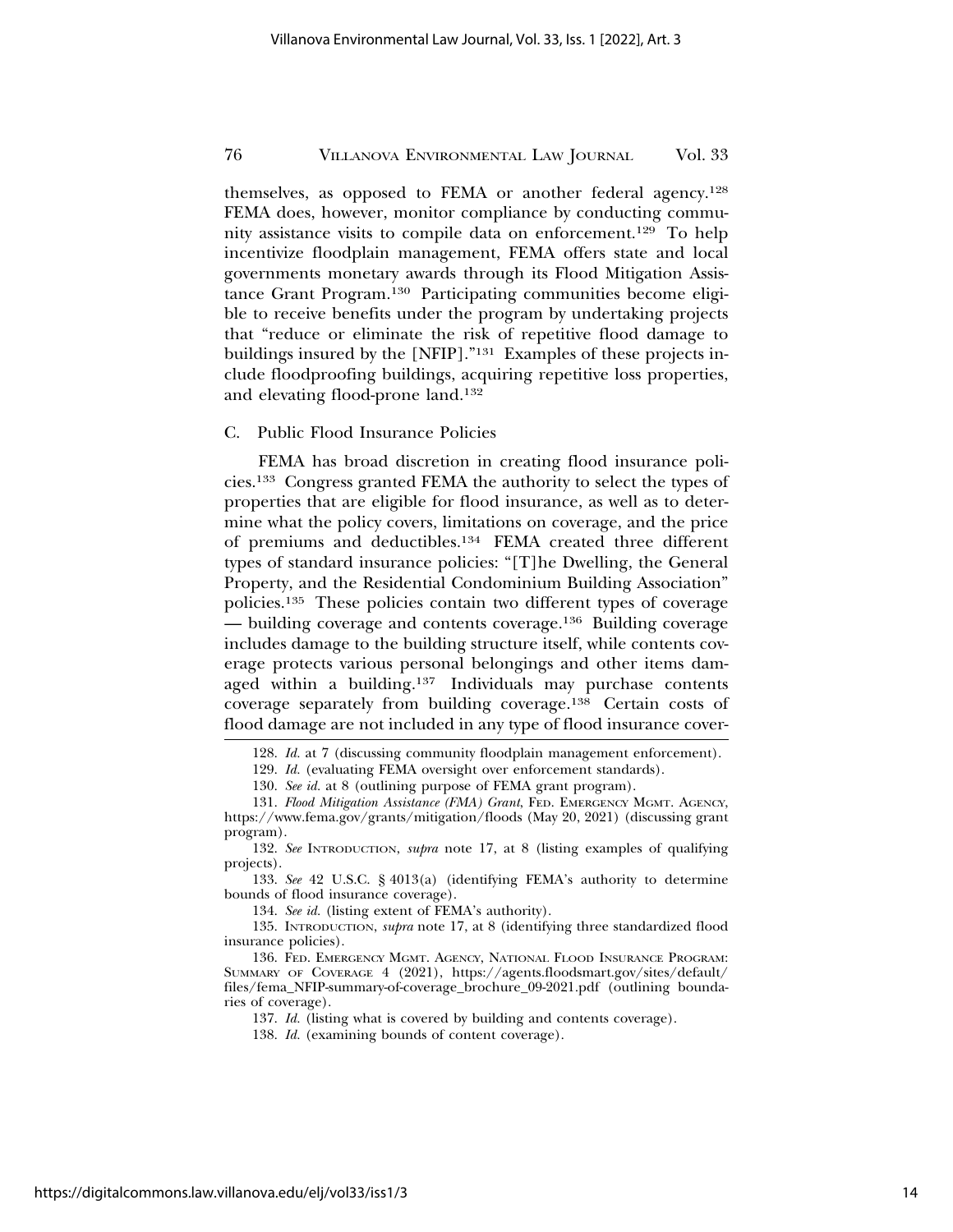age, such as living expenses from temporary housing, "financial losses caused by business interruption," and damages to property outside of a building.139

Preferred Risk Policies are also available for properties that are not located within a SFHA.140 These policies use the same forms and offer the same coverage as the Standard Flood Insurance Policies but are offered at a lower price to reflect the lower risk.141 FEMA encourages property owners to purchase Preferred Risk Policies to help protect the financial interests of uncovered property owners who suffer flood damage and increase the policy base to help secure the NFIP's financial soundness.<sup>142</sup>

The amount of coverage each policy provides depends on the type of coverage and the amount of people living in the covered building.143 Under a Dwelling Form policy, which applies to a residential property of one to four people, the maximum building coverage available is \$250,000 and the maximum contents coverage is one hundred thousand dollars.144 Although the NFIP caps the amount at \$250,000, policy owners can purchase additional flood coverage through private insurers.145

The NFIP authorized FEMA to price insurance premiums based on "the risk involved and accepted actuarial principles."146 This involves calculating the flood risk and quoting a price based on that risk.147 FEMA evaluates a structure's risk by examining its flood zone in the FIRM, assessing the elevation of the structure, and a combination of other factors.148 Pricing of premiums, however, is also affected by various subsidies FEMA offers to policy holders.149

142. *Id.* (explaining FEMA's purpose in offering Preferred Risk Policies).

143. *Id.* at 9 (examining maximum coverage under all policies).

145. *See* INTRODUCTION, *supra* note 17, at 9 (noting alternatives for purchasing additional flood insurance coverage).

146. 42 U.S.C. § 4014(a)(1)(A)(i) (delineating FEMA pricing method for insurance premiums).

147. INTRODUCTION, *supra* note 17, at 15 (explaining FEMA pricing methodology).

148. *Id.* at 15-16 (examining how FEMA evaluates risk).

149. *See id.* (noting effect subsidies have on actuarial pricing principles).

<sup>139.</sup> *Id.* at 3 (identifying exclusions from all forms of flood insurance coverage).

<sup>140.</sup> *See* INTRODUCTION, *supra* note 17, at 12 (discussing nature of Preferred Risk Policies).

<sup>141.</sup> *Id.* (comparing Preferred Risk Policies to Standard Flood Insurance Policies).

<sup>144.</sup> *National Flood Insurance Program Summary of Coverage*, FEMA 1, https:// www.nh.gov/insurance/consumers/documents/summary\_cov.pdf (last visited Feb. 14, 2020) (detailing maximum coverage amounts).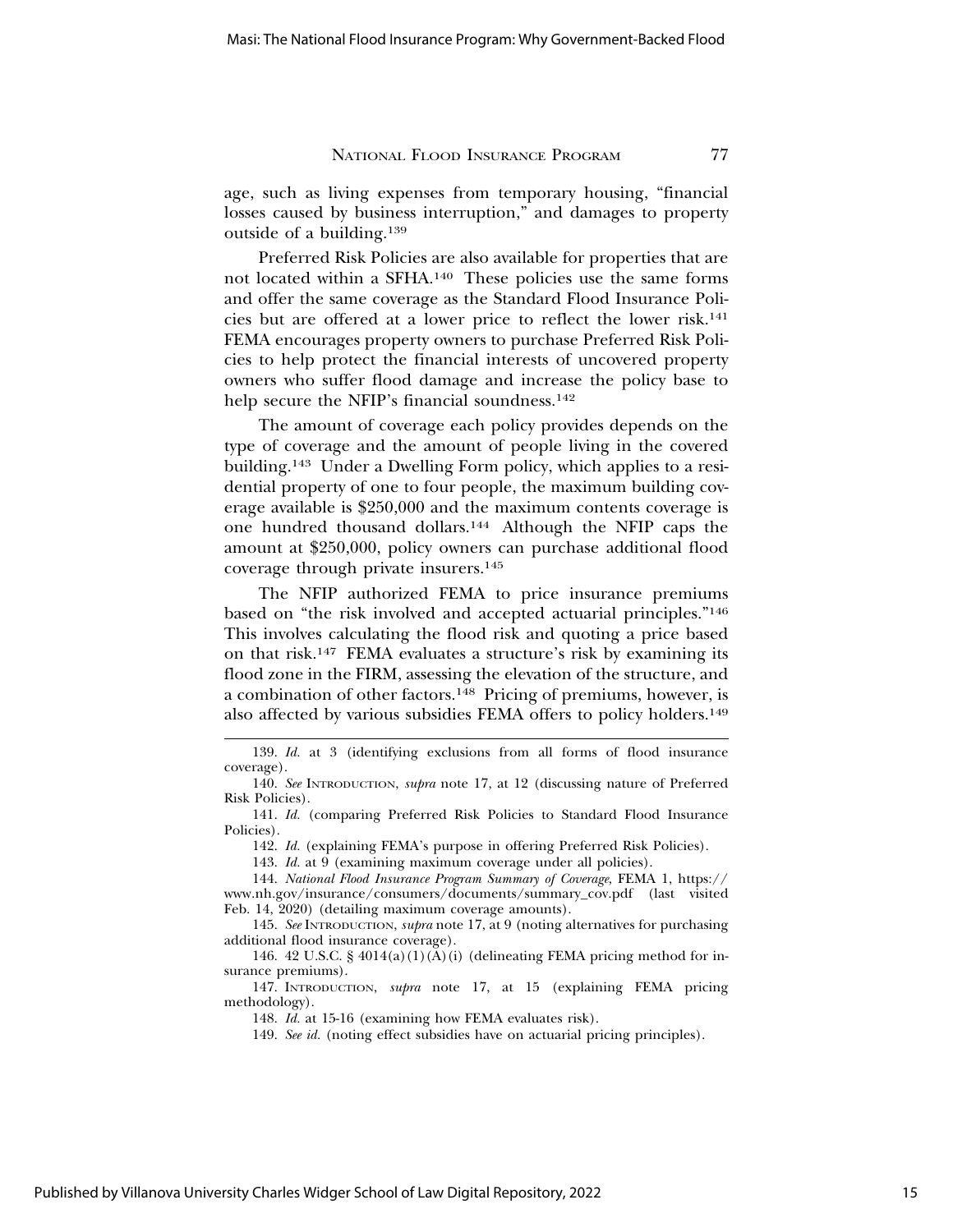The NFIP authorizes FEMA to discount premium pricing to "encourage prospective insureds to purchase flood insurance."150 Flood insurance subsidies effectively lower the price of insurance for property owners and shift away from actuarial pricing.151 Currently, three different types of NFIP subsidies exist for different categories of property: "[P]re-FIRM properties, newly mapped properties, and grandfathered properties."152

The Pre-FIRM subsidy applies to properties built before 1975 or before FEMA published the first FIRM for the community where the property lies, whichever is later.153 The policy's purpose is to prevent pre-existing properties from being penalized but enable them to contribute to the financial burden of flood insurance.154 "As of March 2017, approximately 16.1% of all NFIP policies received a pre-FIRM subsidy."155

The newly mapped subsidy applies to properties recently mapped into a SFHA by an updated flood map.156 This subsidy helps property owners pay their new premiums by initially offering a subsidized rate that increases over time.157 After the first year, the newly mapped subsidy rate begins to increase annually at a rate of no greater than eighteen percent until it matches a full-risk rate.158 Currently, only four percent of properties receive this type of subsidy.159

Grandfathered rates apply when a property that is already located in a SFHA and adheres to all NFIP regulations is remapped into a new flood rate class.160 Despite the higher actuarial rate of the policy, this subsidy allows the property owner to pay premiums

153. *See* 42 U.S.C. § 4015(c)(1) (defining pre-FIRM properties by reference to post-FIRM properties).

154. REFORMING THE NFIP, *supra* note 152 (identifying policy rationale of subsidy).

subsidy).

157. *See id.* (describing rationale behind newly mapped subsidy).

158. INTRODUCTION, *supra* note 17, at 18-19 (analyzing transition in risk rate for newly mapped subsidy).

160. *Id.* (observing who qualifies for grandfathered subsidy rate).

<sup>150. 42</sup> U.S.C. § 4014(a)(2) (identifying actuarial pricing principle exception).

<sup>151.</sup> *See* INTRODUCTION, *supra* note 17, at 16 (discussing relationship between subsidies and actuarial risk).

<sup>152.</sup> DIANE P. HORN, CONG. RSCH. SERV., R45091, 21ST CENTURY FLOOD RE-FORM ACT (H.R. 2874): REFORMING THE NATIONAL FLOOD INSURANCE PROGRAM 4 (Jan. 23, 2018) [hereinafter REFORMING THE NFIP], https://sgp.fas.org/crs/ homesec/R45019.pdf (identifying three main types of flood insurance subsidies).

<sup>155.</sup> *Id.* (noting number of policy holders making use of pre-FIRM subsidy). 156. *Id.* at 5 (observing property owners that qualify for newly mapped

<sup>159.</sup> *Id.* at 19 (indicating amount of policy holders using subsidy).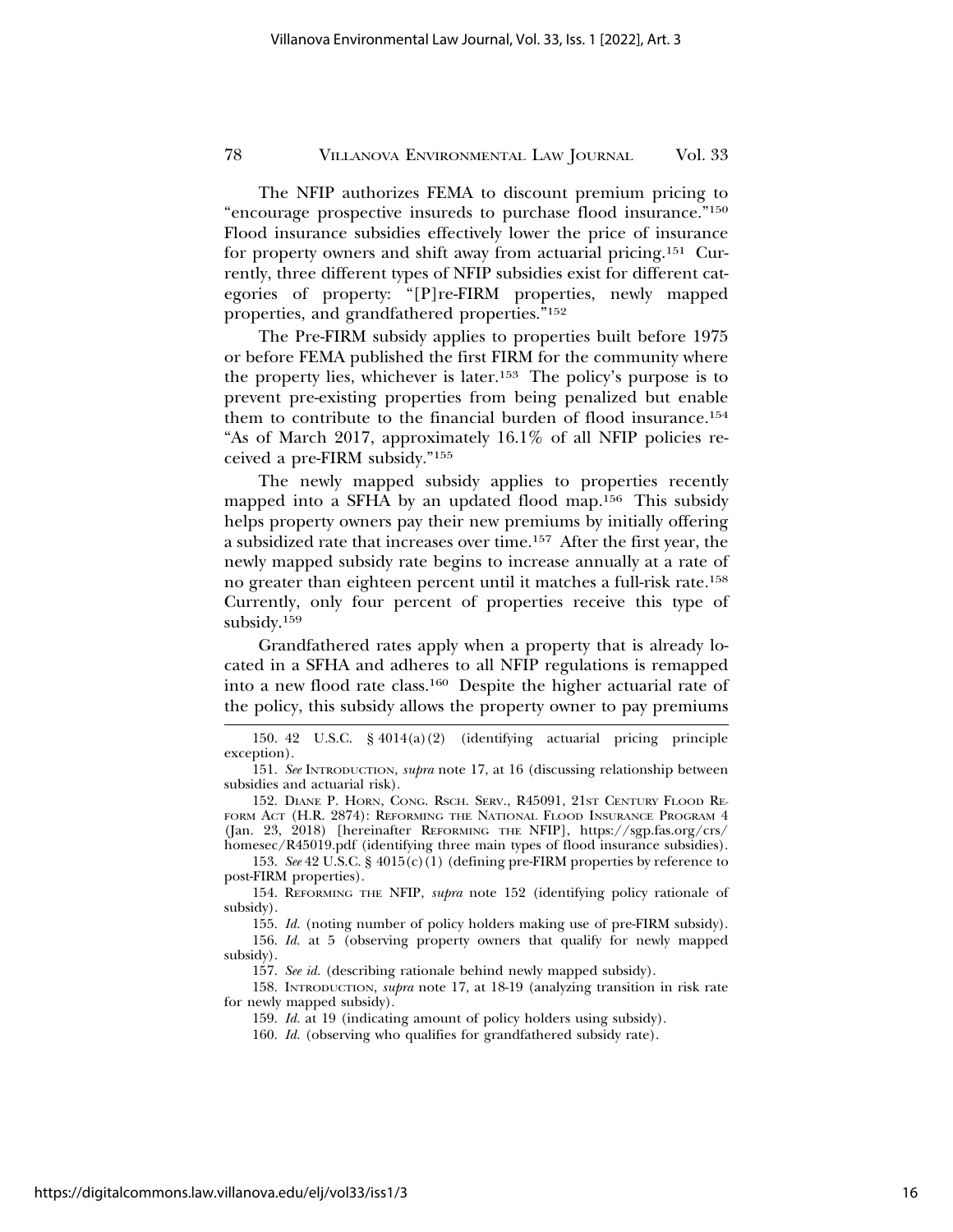based on a lower rate.161 As of September 2018, roughly nine percent of NFIP policy holders took advantage of these lower rates.162

#### IV. HOW THE NFIP MAY BEGIN TO MANAGE ITS DEBT PROBLEM

Congress enacted the NFIP to meet two clear goals: (1) to provide affordable flood insurance in flood-prone areas and (2) to reduce the cost of flood damage by mapping flood-risk areas and funding flood-mitigation projects.163 FEMA's administration of the NFIP, however, has failed to meet these goals.164 Notably, FEMA has been unable to effectively update its flood maps or enforce its flood mitigation programs targeted at severe repetitive loss properties.165

## A. Accurate Flood Mapping

The greatest criticism that FEMA faces in administering the NFIP is its enforcement and maintenance of FIRMs.166 Under the NFIP, FEMA must assess the necessity to update a FIRM at least once every five years.167 Nothing, however, obligates FEMA to substantively update these flood maps, which has caused a great disparity in the accuracy and age of these maps across the country.168

A large body of evidence suggests that many FEMA flood maps are not up to date.169 According to a 2020 flood map study, nearly

162. INTRODUCTION, *supra* note 17, at 19 (reporting how many NFIP policy holders have grandfathered premium rates).

163. *Id.* at 2 (outlining general purpose of NFIP); *see also* 42 U.S.C. § 4001(a) (listing purpose of NFIP).

167. 42 U.S.C. § 4101(e) (requiring FEMA to review FIRMs at least once every five years).

168. *See* INTRODUCTION, *supra* note 17, at 4 (discussing variability in age and accuracy of flood maps). For a further discussion of flood maps, see *supra* notes 107-26 and accompanying text.

169. *See* Christopher Flavelle et al., *New Data Reveals Hidden Flood Risk Across America*, N.Y. TIMES (June 29, 2020), https://www.nytimes.com/interactive/2020/ 06/29/climate/hidden-flood-risk-maps.html (highlighting unreported flood risk); *see also* Joel Scata, *FEMA's Outdated and Backward Looking Flood Maps*, NAT'L RES. DEF. COUNCIL (Oct. 12, 2017), https://www.nrdc.org/experts/joel-scata/femasoutdated-and-backward-looking-flood-maps (discussing FEMA's failure to update flood maps).

<sup>161.</sup> *See* REFORMING THE NFIP, *supra* note 152, at 5 (describing grandfathered subsidy rates).

<sup>164.</sup> *See* Walsh, *supra* note 16 (discussing how NFIP has many logistical issues). 165. For a further discussion of FEMA's administrative issues, see *infra* notes

<sup>166-200</sup> and accompanying text. 166. U.S. DEP'T OF HOMELAND SEC., FEMA NEEDS TO IMPROVE MANAGEMENT OF ITS FLOOD MAPPING PROGRAMS 3 (2017) [hereinafter FLOOD MAPPING], https:// www.oig.dhs.gov/sites/default/files/assets/2017/OIG-17-110-Sep17.pdf (finding deficiencies in FEMA's handling of flood mapping responsibilities).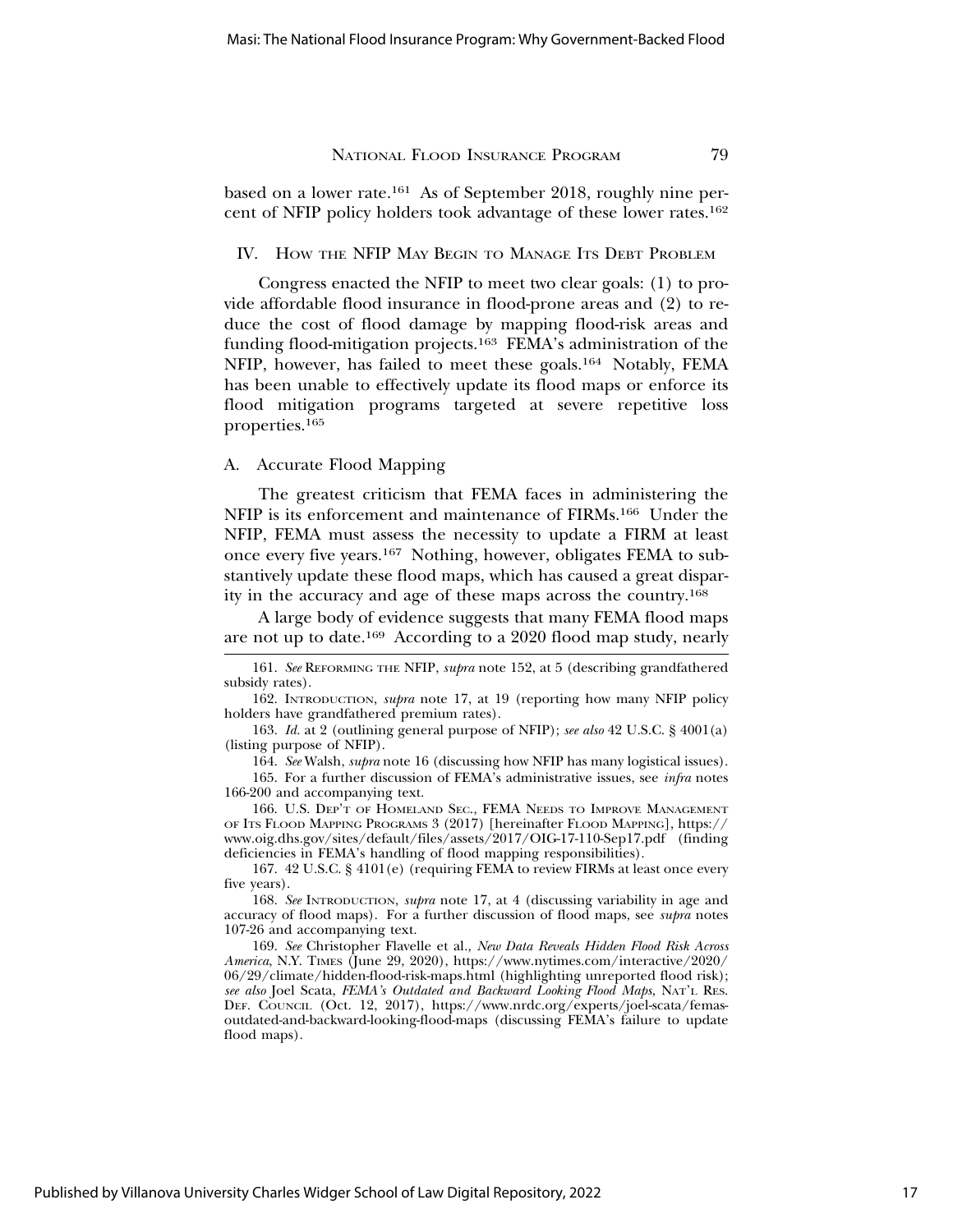six million more homes are considered at risk than current FEMA maps convey.170 Moreover, FEMA is far from meeting its own flood map goals.171 A Department of Homeland Security (DHS) investigation found that FEMA's flood maps are only forty-two percent up to date, falling significantly short of FEMA's eighty percent goal.172

FIRMs and other flood maps are an integral part of administering flood insurance policies; without them, there is no accurate way to determine which properties are at risk of flooding or to calculate the rate for premiums.173 Recommendations to improve flood mapping include replacing FEMA's current oversight initiatives with predictive flood models that account for variables such as rising sea levels.174 Additionally, depoliticizing the role of flood maps may also increase risk-assessment accuracy.175 Currently, local lawmakers have an incentive to challenge the adequacy of flood maps because understating flood risk lowers insurance premiums for constituents and eliminates potential restrictions on local development.176

The NFIP can increase its policy base and become more costeffective by regularly enforcing and updating these flood maps.177 The NFIP aims to keep premium prices reasonable so that flood insurance is widely available.178 As a result, the NFIP relies on a

177. *See* REFORMING THE NFIP, *supra* note 152, at 10 (analyzing methods to increase NFIP participation).

<sup>170.</sup> *See* Flavelle et al., *supra* note 169 (evaluating 2020 flood study).

<sup>171.</sup> *See* FLOOD MAPPING, *supra* note 166 (observing FEMA's failure to meet its own flood map goals).

<sup>172.</sup> *Id.* (highlighting disparity in FEMA's attainment).

<sup>173.</sup> *See* Scata, *supra* note 169 (analyzing importance of FEMA's flood mapping function).

<sup>174.</sup> *See id.* (advocating for new flood mapping practices); *see also* FLOOD MAP-PING, *supra* note 166, at 11 (endorsing FEMA oversight changes).

<sup>175.</sup> Sarah Pralle, *Hurricane Harvey Shows How Floods Don't Pay Attention to Flood Zone Maps – or Politicians*, WASH. POST (Sept. 7, 2017, 6:00 AM), https:// www.washingtonpost.com/news/monkey-cage/wp/2017/09/07/hurricane-harveyshows-how-floods-dont-pay-attention-to-flood-zone-maps-or-politicians/ (analyzing role local politics plays in map updating process). In New Orleans, local officials pressured FEMA to redraw flood maps, which moved more than half of the population out of a high-risk flood zone despite most residents living at or below sea level. *Id.* (highlighting inconsistent flood mapping results); *see also* Ryan Kailath, *New Maps Label Much of New Orleans Out of Flood Hazard Area*, NAT'L PUB. RADIO (Sept. 30, 2016, 4:43 PM), https://www.npr.org/2016/09/30/495794999/newmaps-label-much-of-new-orleans-out-of-flood-hazard-area (observing impacts of political pressure on flood mapping).

<sup>176.</sup> *See* Pralle, *supra* note 175 (discussing effects of politicization); *see also* Flavelle et al., *supra* note 169 (noting impact of politics on flood map accuracy).

<sup>178.</sup> *See id.* at 9 (discussing policy rationale behind low premiums).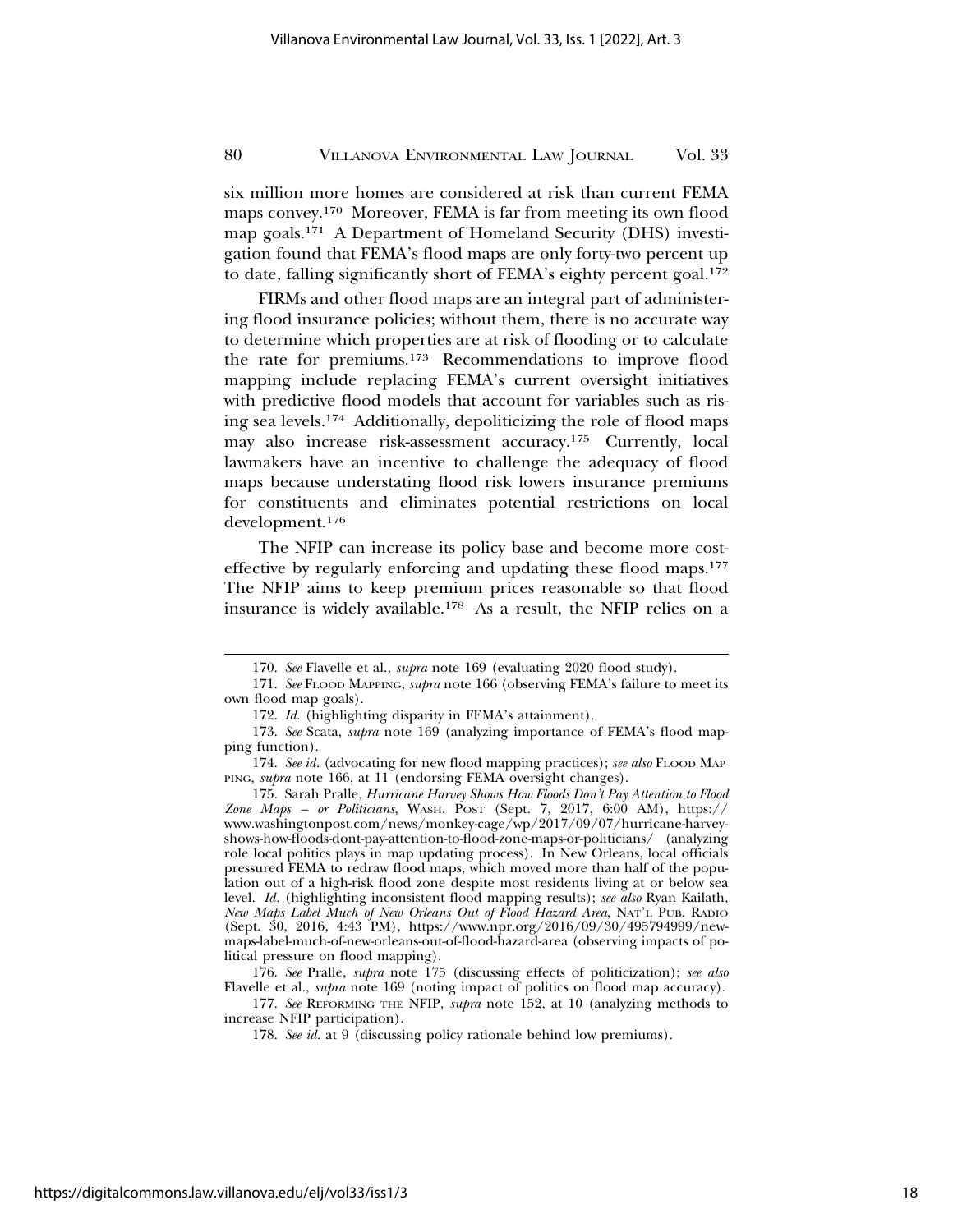large premium base to generate revenue.<sup>179</sup> By timely updating flood maps, FEMA can effectively identify more consumers that live in flood-risk areas.180 This not only helps the program generate revenue, but it also offers insurance to property owners who would otherwise not be covered in the event of a flood disaster.181

#### B. Repetitive Loss Properties

Another major problem that the NFIP faces is paying for repetitive loss property and severe repetitive loss property claims.182 Under the NFIP, a repetitive loss property is a property subject to flood-related damage on at least two occasions, with damages totaling at least twenty-five percent of the building's value during each flooding event.183 The NFIP defines severe repetitive loss properties as properties that incurred flood damage at least four times with the amount of each claim totaling over five thousand dollars or the cumulative claims totaling over twenty thousand dollars.184 The NFIP also classifies a property as a severe repetitive loss property if the property owner made at least two flood claims that exceeded the property's full value.185

Repetitive loss properties and severe repetitive loss properties make up only two percent of active NFIP policies, yet they "account[ ] for approximately . . . 16% of total claims."186 This disparity causes the NFIP to pay more in claims for repetitive loss properties than the properties are worth.187 This untenable result conflicts with the NFIP's overarching goal of mitigating flood risk.188

In a recent audit, DHS determined that FEMA has not "adequately manag[ed] [severe repetitive loss] properties covered by

<sup>179.</sup> *See* INTRODUCTION, *supra* note 17, at 23 (discussing NFIP's main sources of revenue).

<sup>180.</sup> *See* Scata, *supra* note 169 (noting importance of updating maps).

<sup>181.</sup> *Id.* (reasoning benefits of updated maps).

<sup>182.</sup> *See* REFORMING THE NFIP, *supra* note 152, at 15 (analyzing need for reform).

<sup>183. 42</sup> U.S.C. § 4121(a)(7)(A) (defining repetitive loss structures).

<sup>184.</sup> *Id.* § 4014(h) (defining severe repetitive loss properties).

<sup>185.</sup> *Id.* (classifying additional severe repetitive loss properties).

<sup>186.</sup> REFORMING THE NFIP, *supra* note 152, at 15 (analyzing extent of repetitive loss property cost).

<sup>187.</sup> *See* Alice C. Hill & Craig Fugate, *The Same Houses Flood Every Year and We Keep Paying for Them*, HILL (July 31, 2017, 1:40 PM), https://thehill.com/blogs/ pundits-blog/energy-environment/344607-the-same-houses-flood-every-year-andwe-keep-paying-for (exemplifying cost of repetitive loss property issue).

<sup>188.</sup> *See* 42 U.S.C. § 4001(a) (listing purpose of NFIP).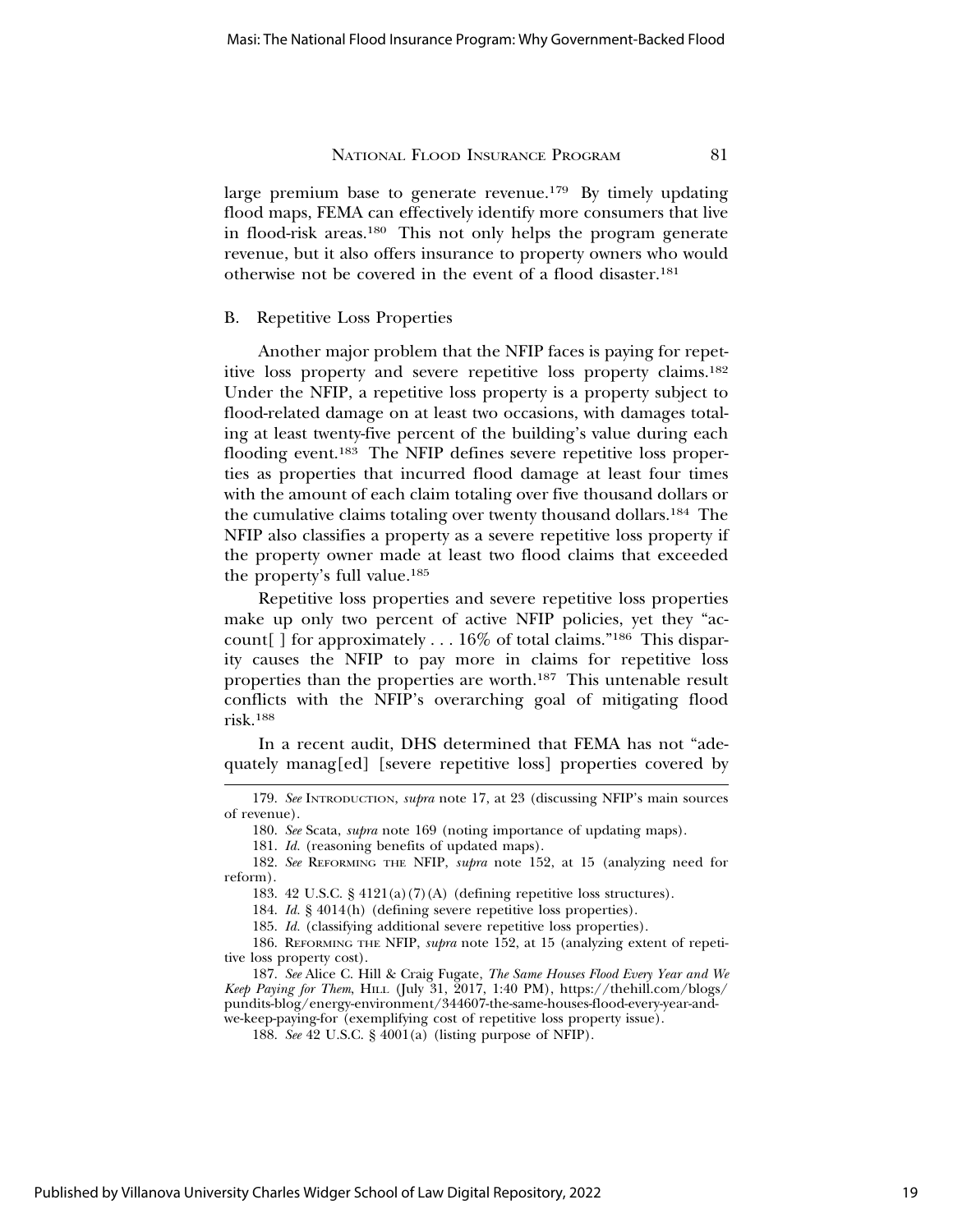NFIP."189 The report found that FEMA does not maintain accurate data regarding severe repetitive loss properties, and its flood mitigation efforts for these properties provide "neither equitable nor timely relief."190 Specifically, the audit established that seventythree percent of properties listed as severe repetitive loss properties had not completed any flood-mitigation work.<sup>191</sup> The report recommended that FEMA revamp its community outreach program to address the pressing needs of severe repetitive loss properties.192 Moreover, DHS recommended that FEMA increase the availability of grants and develop a transparent plan to enforce flood-mitigation efforts.193

FEMA could further offset the cost of severe repetitive loss properties by increasing the availability of property buyouts.194 According to FEMA data, "[T]hese properties routinely flood every two to three years."195 The cost of continually repairing and mitigating flood damage eventually outweighs its benefits.196 Instead of purchasing at-risk flood homes, FEMA allocates more of its funds toward repairs.197 Since 2000, FEMA has spent an estimated \$46.6 billion on flood repairs, while only providing \$804 million to purchase flood-risk properties.198 FEMA should seize the opportunity to buy severe repetitive loss properties from willing property owners.199 By purchasing these properties, FEMA would not only offer property owners the chance to move out of flood risk homes,

<sup>189.</sup> U.S. DEP'T OF HOMELAND SEC., FEMA IS NOT EFFECTIVELY ADMINISTERING A PROGRAM TO REDUCE OR ELIMINATE DAMAGE TO SEVERE REPETITIVE LOSS PROPER-TIES (2020) [hereinafter NOT EFFECTIVELY ADMINISTERING], https:// www.oig.dhs.gov/sites/default/files/assets/2020-09/OIG-20-68-Sep20.pdf (analyzing FEMA's management of severe repetitive loss properties).

<sup>190.</sup> *Id.* (discussing audit's findings).

<sup>191.</sup> *Id.* at 2 (highlighting lack of flood-mitigation efforts for severe repetitive loss properties).

<sup>192.</sup> *Id.* at 15 (recommending severe repetitive loss property solutions).

<sup>193.</sup> *Id.* (endorsing further mitigation strategies).

<sup>194.</sup> Rob Moore, *Seeking Higher Ground: How to Break the Cycle of Repeated Flooding With Climate-Smart Flood Insurance Reforms*, NAT'L RES. DEF. COUNCIL 1 (July 25, 2017), https://www.nrdc.org/sites/default/files/climate-smart-flood-insuranceib.pdf (analyzing effective means of reducing repetitive loss property risk).

<sup>195.</sup> *Id.* at 3 (discussing rate of flooding).

<sup>196.</sup> *See id.* (analyzing economics of continually repairing flood-prone properties).

<sup>197.</sup> *Id.* at 4 (observing FEMA's routine practice).

<sup>198.</sup> *Id.* (comparing fund distribution).

<sup>199.</sup> *See* Moore, *supra* note 194, at 3 (discussing need to purchase more at-risk repetitive loss properties); *see also* Walsh, *supra* note 16 (noting need of FEMA buyout programs).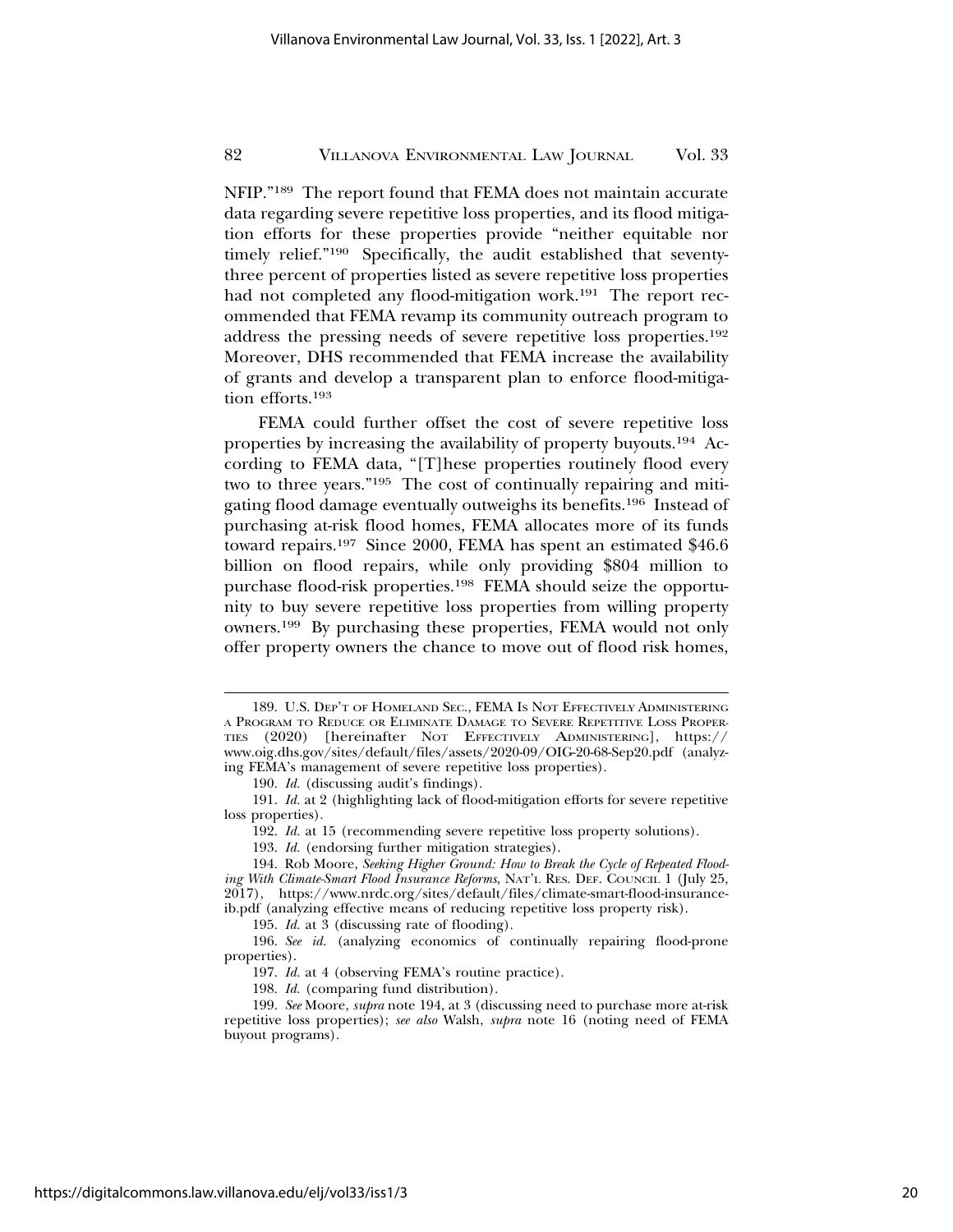but it would also save money in the long run over claims on repetitive loss properties that it does not have to pay to repair.200

#### V. THE IMPACT OF THE NFIP

Millions of property owners rely on the NFIP for affordable flood insurance coverage that would not exist otherwise.<sup>201</sup> The current program appears to be on the verge of unsustainability.202 Poor management, an increase in powerful tropical storms, and rising sea levels have left the program with over twenty billion dollars in debt.203 Immediate changes to the NFIP will not only lower its debts, but will continue to offer affordable flood insurance to property owners who rely on the program.204

The increasing frequency of strong hurricanes and tropical storms due to climate change may leave the NFIP one major hurricane away from requiring another multi-billion-dollar bailout.205 Although natural disasters are beyond its control, FEMA can immediately implement various measures to make the NFIP a more comprehensive and cost-effective government program.206 By updating flood maps to reflect flood risk more accurately in the United States, FEMA can better inform property owners and increase the NFIP's policy base.207 Moreover, FEMA may address flood damage actively through mitigation measures to reduce the overall cost of the program in the long run.208

<sup>200.</sup> *See* Moore, *supra* note 194, at 4 (explaining benefits of buyout program). 201. *See* THE WATERMARK, *supra* note 88 (noting millions of NFIP policies in force).

<sup>202.</sup> *See* Walsh, *supra* note 16 (describing NFIP as "broke and broken").

<sup>203.</sup> *See id.* (explaining main issues facing NFIP); *see also* INTRODUCTION, *supra* note 17, at 27 (noting impossibility of NFIP, as currently structured, to pay off its debt in ten years).

<sup>204.</sup> For a further discussion of issues faced by the NFIP, see *supra* notes 163- 200 and accompanying text.

<sup>205.</sup> For a further discussion of the role of climate change on the NFIP's future, see *supra* notes 49-71 and accompanying text.

<sup>206.</sup> *See* FLOOD MAPPING, *supra* note 166, at 11 (noting necessary changes to FEMA's flood map updating procedure); see also NOT EFFECTIVELY ADMINISTERING, *supra* note 189, at 15 (advocating for changes to FEMA's severe repetitive loss property policies).

<sup>207.</sup> *See* Scata, *supra* note 169 (demonstrating benefits of current flood maps). For a further discussion on the benefits of up-to-date flood maps, see *supra* notes 166-81 and accompanying text.

<sup>208.</sup> *See* Moore, *supra* note 194, at 2 (observing benefits of proactive flood mitigation policies).